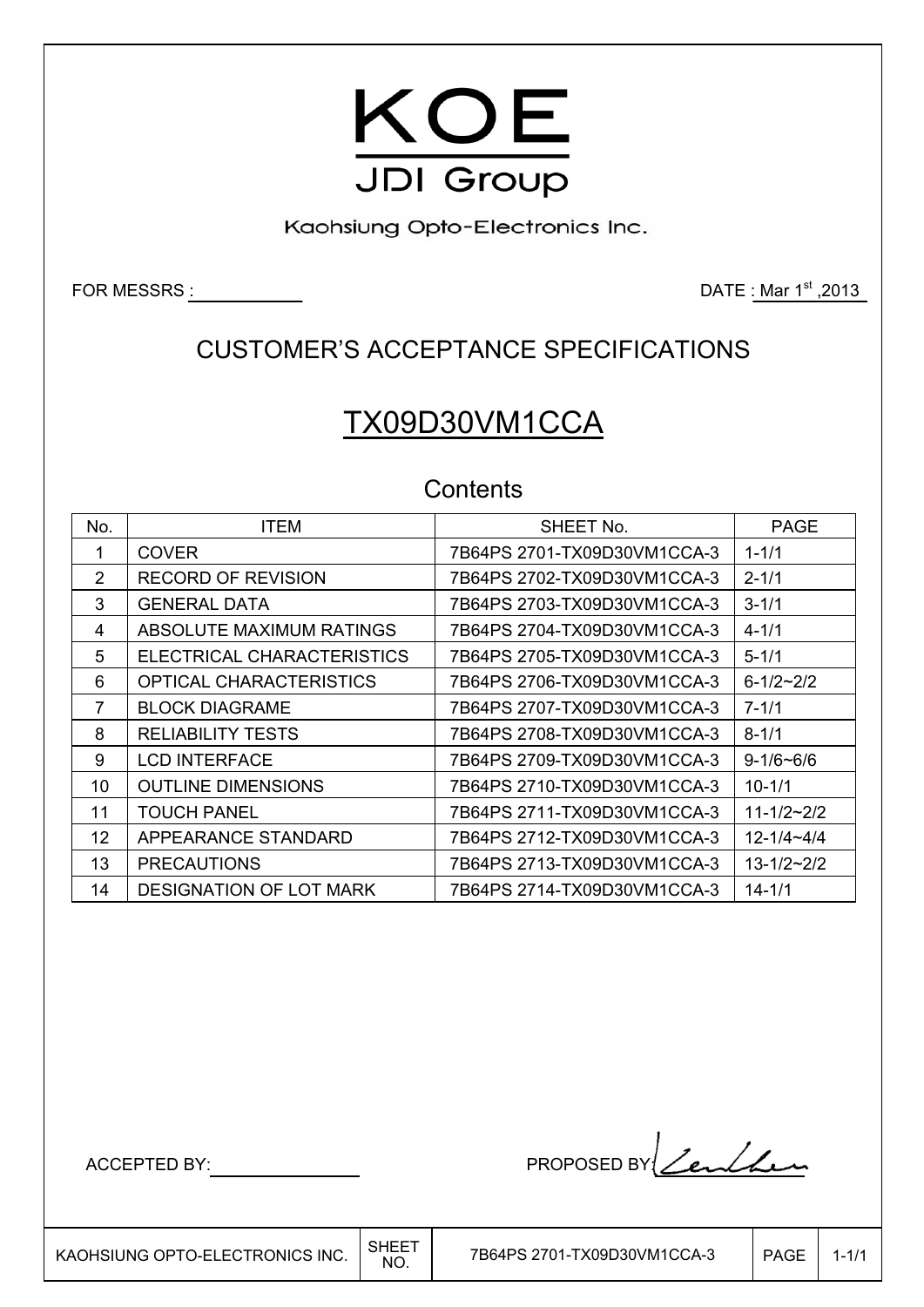|             |                                                  |                              |                                                                                              | <b>RECORD OF REVISION</b>               |  |                |           |  |  |  |  |  |  |  |
|-------------|--------------------------------------------------|------------------------------|----------------------------------------------------------------------------------------------|-----------------------------------------|--|----------------|-----------|--|--|--|--|--|--|--|
| <b>DATE</b> | SHEET No.                                        |                              |                                                                                              | <b>SUMMARY</b>                          |  |                |           |  |  |  |  |  |  |  |
| May 01,'12  | All pages                                        | Company name changed:        |                                                                                              | KAOHSIUNG HITACHI ELECTRONICS CO., LTD. |  |                |           |  |  |  |  |  |  |  |
|             |                                                  |                              |                                                                                              | KAOHSIUNG OPTO-ELECTRONICS INC.         |  |                |           |  |  |  |  |  |  |  |
|             | 7B64PS 2704-<br>TX09D30VM1CCA-2<br>Page 4 - 1/1  | Revised: Note2               |                                                                                              | 4. ABSOLUTE MAXIMUM RATINGS             |  |                |           |  |  |  |  |  |  |  |
|             | 7B64PS 2711-<br>TX09D30VM1CCA-2<br>Page 11 - 2/2 | Added: Item 4)               |                                                                                              | 11.5 SAFETY AND ATTENTIONS              |  |                |           |  |  |  |  |  |  |  |
| Mar 01,'13  | 7B64PS 2711-<br>TX09D30VM1CCA-3<br>Page 11 - 1/2 |                              | <b>11.2 ELECTRICAL CHARACTERISTICS</b><br>Revised : Fig11.1 dimensions 1mm $\rightarrow$ 2mm |                                         |  |                |           |  |  |  |  |  |  |  |
|             | 7B64PS 2714-                                     | 14.3 REVISION (REV.) CONTROL |                                                                                              |                                         |  |                |           |  |  |  |  |  |  |  |
|             | TX09D30VM1CCA-3<br>Page 14 - 1/1                 | Added:                       | REV. No                                                                                      | <b>ITEM</b>                             |  | <b>NOTE</b>    |           |  |  |  |  |  |  |  |
|             |                                                  |                              | A<br>B                                                                                       | Film of TP change                       |  | <b>PCN0853</b> |           |  |  |  |  |  |  |  |
|             |                                                  |                              |                                                                                              |                                         |  |                |           |  |  |  |  |  |  |  |
|             |                                                  |                              |                                                                                              |                                         |  |                |           |  |  |  |  |  |  |  |
|             | KAOHSIUNG OPTO-ELECTRONICS INC.                  | <b>SHEET</b><br>NO.          |                                                                                              | 7B64PS 2702-TX09D30VM1CCA-3             |  | <b>PAGE</b>    | $2 - 1/1$ |  |  |  |  |  |  |  |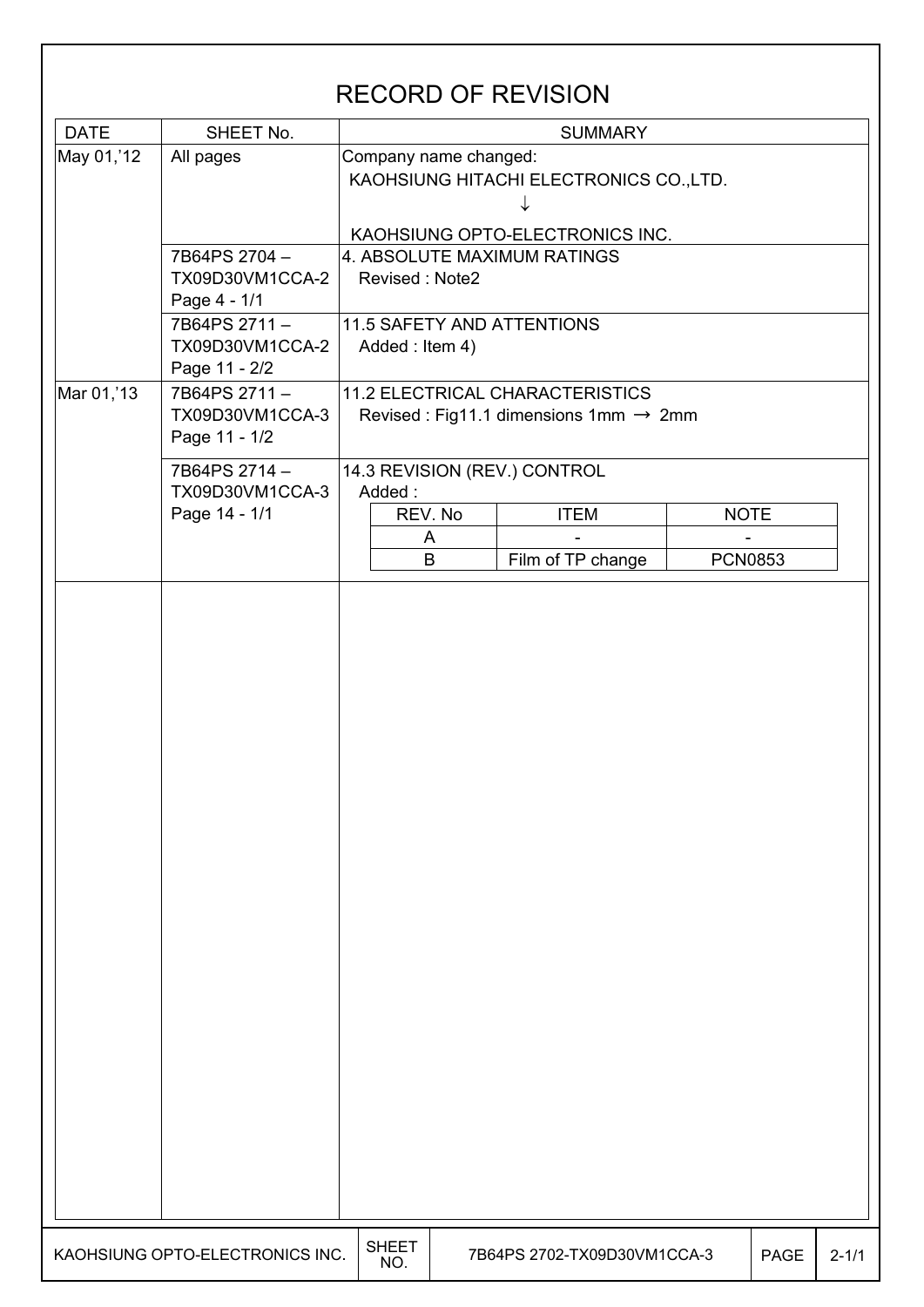### 3. GENERAL DATA

#### 3.1 DISPLAY FEATURES

This module is a 3.5" QVGA TFT with 3 by 4 format, which is composed of amorphous silicon. Each sub-pixel (dot) on the LCD is vertical stripe type arranged as R (red), G (green), B (blue) color sequentially. The bounding technology, COG (chip on glass), and LED backlight design have been applied on this display RoHS compliant.

| Part Name                      | TX09D30VM1CCA                                                                    |
|--------------------------------|----------------------------------------------------------------------------------|
| <b>Module Dimensions</b>       | 64.0(W) mm x 86.0(H) mm x 7.6(D) mm typ.                                         |
| <b>LCD Active Area</b>         | 53.64(W) mm x 71.52(H) mm                                                        |
| Dot Pitch                      | $0.0745(W)$ mm x 3(R, G, B)(W) x 0.2235(H) mm                                    |
| Resolution                     | 240 x 3(RGB)(W) x 320(H) dots                                                    |
| <b>Color Pixel Arrangement</b> | R, G, B Vertical stripe                                                          |
| LCD Type                       | Transmissive Color TFT; Normally White                                           |
| Display Type                   | <b>Active Matrix</b>                                                             |
| <b>Number of Colors</b>        | 262k Colors                                                                      |
| <b>Backlight</b>               | Light Emitting Diode (LED) x 6                                                   |
| Weight                         | 40 g<br>(typ.)                                                                   |
| Interface                      | C-MOS; 18-bit RGB; 40 pins                                                       |
| <b>Power Supply Voltage</b>    | 3.3V<br>(Including LCD, Timing Controller and Backlight)                         |
| <b>Power Consumption</b>       | 0.4W                                                                             |
| <b>Viewing Direction</b>       | 6 O'clock<br>(No inversion of gray level scale and less change in<br>brightness) |
| <b>Touch Panel</b>             | Resistance type. The surface is anti-glare.                                      |

 $\overline{\phantom{a}}$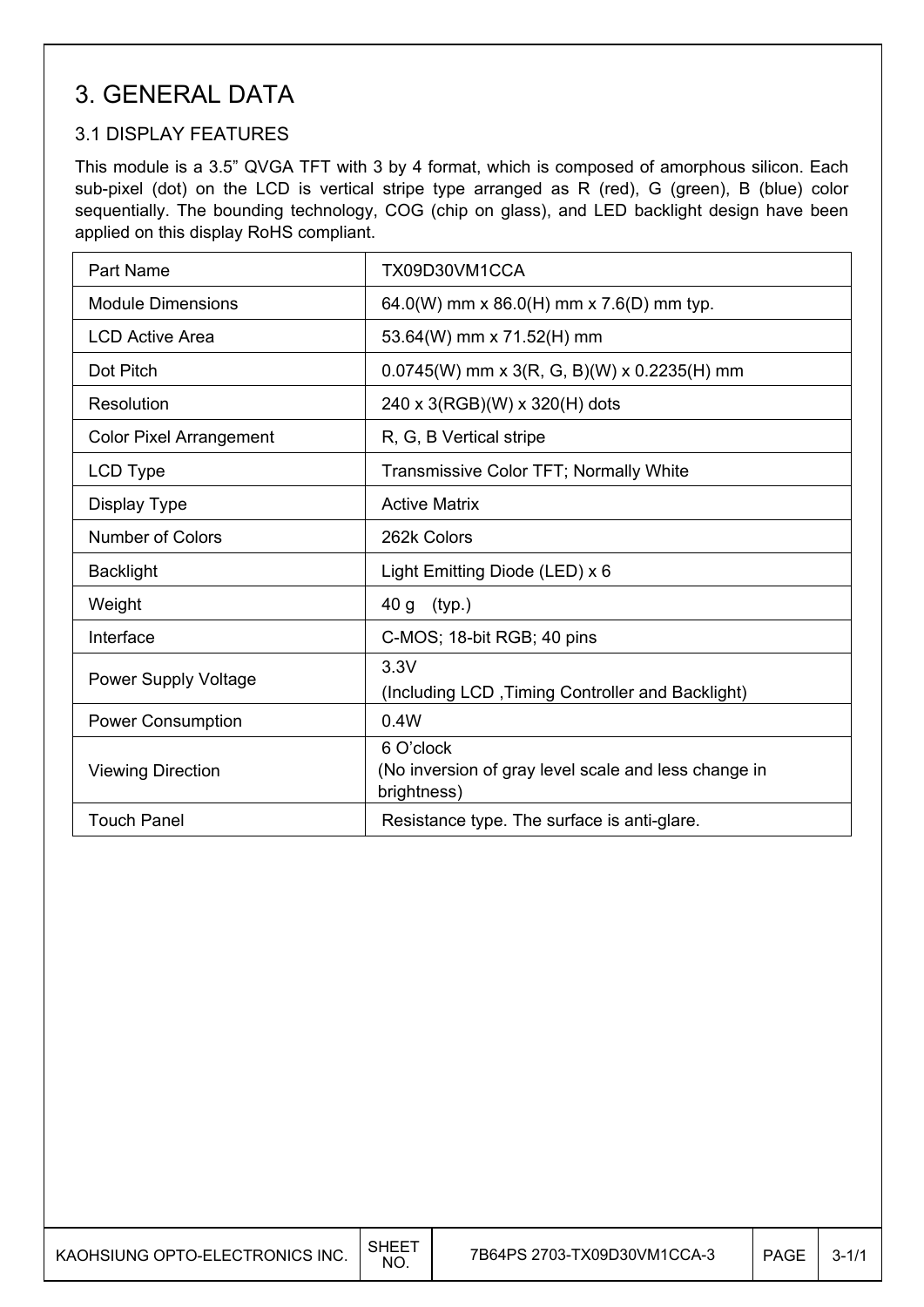# 4. ABSOLUTE MAXIMUM RATINGS

 $\overline{\phantom{a}}$ 

|               | Item                            | Symbol                  | Min.                     | Max.         | Unit        | <b>Remarks</b> |
|---------------|---------------------------------|-------------------------|--------------------------|--------------|-------------|----------------|
|               | <b>Supply Voltage</b>           | $V_{\rm CC}$            | $-0.3$                   | 3.6          | v           |                |
|               | Input Voltage of Logic          | V,                      | 0                        | $V_{\rm CC}$ | v           | Note 1         |
|               | <b>Operating Temperature</b>    | Top                     | $-20$                    | 70           | $\degree$ C | Note 2         |
|               | Storage Temperature             | Tst                     | $-30$                    | 85           | $\degree$ C | Note 2         |
|               | <b>Forward Current</b>          | ΙF                      | $\overline{\phantom{a}}$ | 35           | mA          | Note 3         |
| LED Backlight | Pulse<br><b>Forward Current</b> | <b>I</b> FP             | $\overline{\phantom{a}}$ | 100          | mA          | Note 4         |
|               | Reverse Voltage                 | $\mathsf{V}_\mathsf{R}$ |                          | 5            | V           | LED unit       |

- Note 1: The rating is defined for the signal voltages of the interface such as DTMG, DCLK and RGB data bus.
- Note 2: The maximum rating is defined as above based on the chamber temperature, which might be different from ambient temperature after assembling the panel into the application. Moreover, some temperature-related phenomenon as below needed to be noticed:
	- Background color, contrast and response time would be different from 25 $^{\circ}$ C.
	- Operating under high temperature will shorten LED lifetime.
- Note 3: Fig. 4.1 shows the maximum rating of forward current based on different temperature for LED unit. Moreover, the backlight unit of this display has been set at 12 mA per LED, which is located at the allowable area when display is operated within Top, -20~70 $\degree$ C.



Note 4: Fig. 4.2 and 4.3 show the LED characteristics of the relationship between  $V_F$  v.s. I<sub>FP</sub> and I<sub>FP</sub> v.s. Duty Ratio, which is related to dimming control of LED backlight. Either adjusting DC voltage or applying Pulse Width Modulation (PWM) signal is the method to have this functionality.

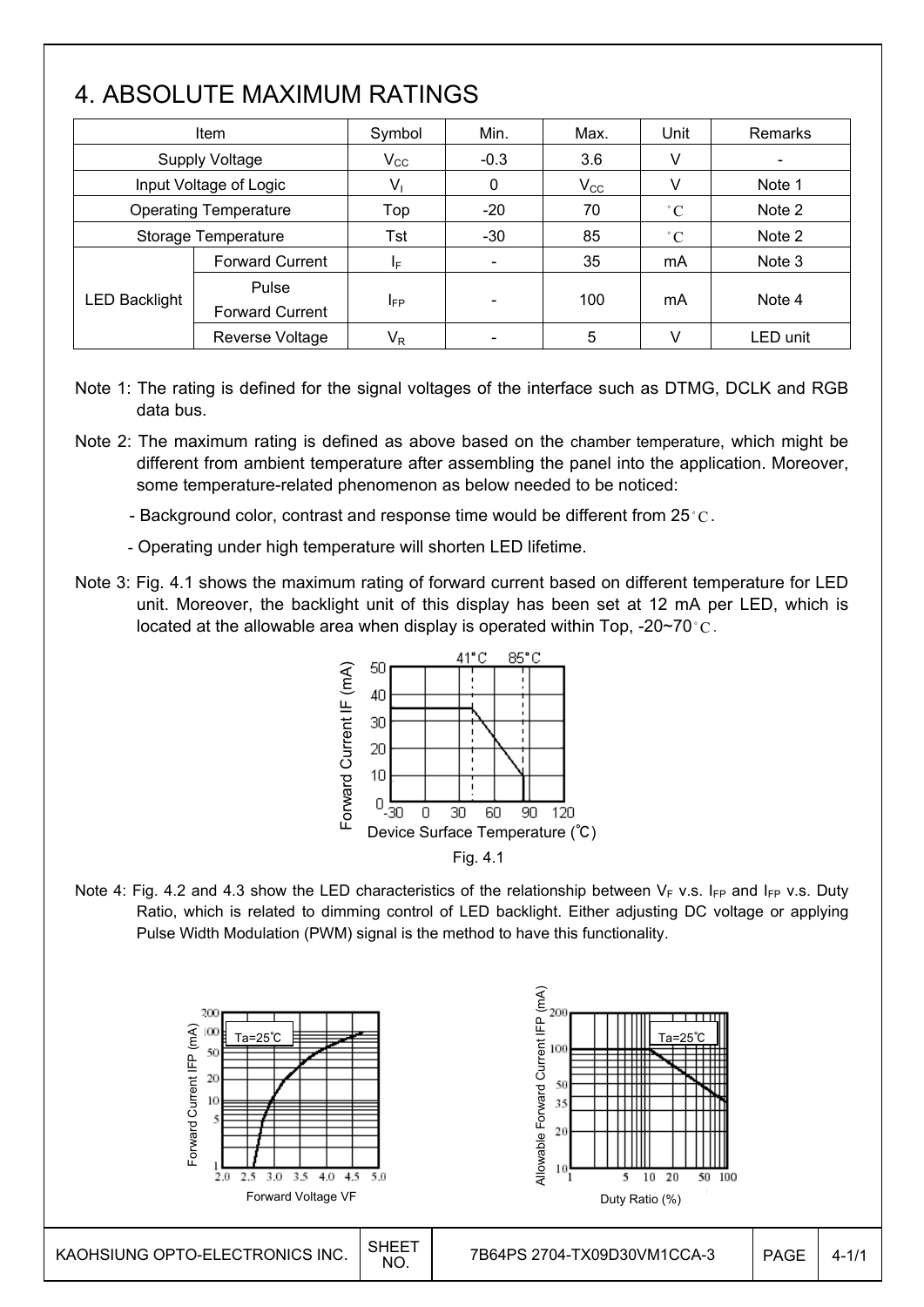# 5. ELECTRICAL CHARACTERISTICS

#### 5.1 LCD CHARACTERISTICS

| ו ט<br>LUD UNARAUTERIOTIUJ           | Ta=25 $^{\circ}$ C,V <sub>ss</sub> =0V |                                   |              |       |              |            |                          |  |
|--------------------------------------|----------------------------------------|-----------------------------------|--------------|-------|--------------|------------|--------------------------|--|
| <b>Item</b>                          | Symbol                                 | Condition                         | Min.         | Typ.  | Max.         | Unit       | Remarks                  |  |
| $V_{\rm CC}$<br>Power Supply Voltage |                                        |                                   | 3.0          | 3.3   | 3.6          | v          | -                        |  |
| Input Voltage of Logic               |                                        | "H" level                         | $0.8$ V $cc$ | -     | $V_{\rm CC}$ |            | Note 1                   |  |
|                                      | $V_1$                                  | "L" level                         | $V_{SS}$     | -     | $0.2V_{CC}$  | v          |                          |  |
| Power Supply Current                 | l <sub>DD</sub>                        | $V_{\rm cc}$ - $V_{\rm ss}$ =3.0V |              | 120   | 145          | mA         | Note 2                   |  |
| Vsync Frequency                      | FV                                     | ۰                                 |              | 60    | 68           | Hz         | $\overline{\phantom{a}}$ |  |
| <b>Hsync Frequency</b>               | FH                                     |                                   | 18.57        | 20.77 | 22.73        | <b>KHz</b> | -                        |  |
| <b>DCLK Frequency</b>                | <b>FCLK</b>                            |                                   | 5.0          | 5.6   | 6.5          | <b>MHz</b> | $\overline{\phantom{a}}$ |  |

Note 1: The rating is defined for the signal voltages of the interface such as DCLK and RGB data bus. Note 2: All black on the screen is the check pattern to measure IDD, which is based on FV=60 Hz.

#### 5.2 BACKLIGHT CHARACTERISTICS

I I

I

| Item                       | Symbol     | Condition             | Min. | Typ.                         | Max. | Unit | <b>Remarks</b> |
|----------------------------|------------|-----------------------|------|------------------------------|------|------|----------------|
| <b>LED Input Voltage</b>   | VF         | $I_F = 12mA$          |      | 3.2                          | 3.5  |      | _ED/Part       |
| <b>LED Forward Current</b> | ΙF         | <b>Backlight Unit</b> |      | 12                           |      | mA   | _ED/Part       |
| <b>LED Reverse Current</b> | ΙR         | $V_R = 5V$            |      | 50                           |      | μA   | _ED/Part       |
| <b>LED Current Control</b> | <b>PWM</b> | $(V_{IN} = 3.3V)$     |      | $\qquad \qquad \blacksquare$ | 30   | KHz  | (Note1)        |
| <b>LED Life Time</b>       | -          | $I_F = 12mA$          |      | 40                           |      | Khr  |                |

Note 1: PWM's frequency, 1KHz ~ 30KHz, is recommended.

Ta=25℃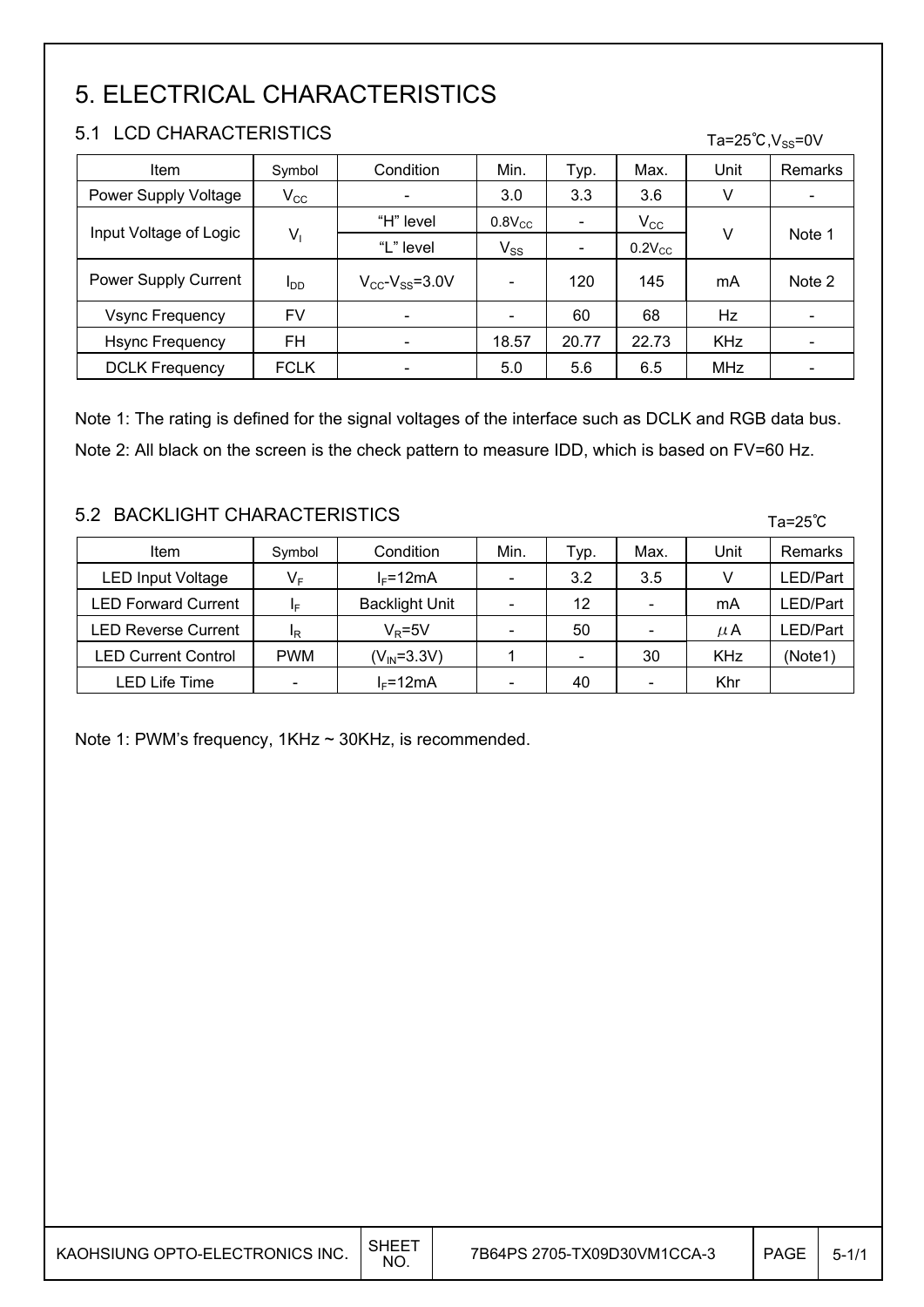## 6. OPTICAL CHARACTERISTICS

The optical characteristics are measured based on the conditions as below:

- Supplying the signals and voltages defined in the section of electrical characteristics.
- The backlight unit needs to be turned on after 30 minutes.
- The ambient temperature is  $25^{\circ}$ C.

- In the dark room around 500~1000 lx, the equipment has been set for the measurements as shown in Fig 6.1.

|                              |             |                          |                                       |                |      |                          | Ta=25°C, FV=60Hz, $V_{CC}$ =3.3V |         |  |
|------------------------------|-------------|--------------------------|---------------------------------------|----------------|------|--------------------------|----------------------------------|---------|--|
| Item                         |             | Symbol                   | Condition                             | Min.           | Typ. | Max.                     | Unit                             | Remarks |  |
| Brightness of white          |             | B                        |                                       | 200            | 250  | $\blacksquare$           | $\text{cd/m}^2$                  | Note 1  |  |
| <b>Brightness uniformity</b> |             | $\overline{\phantom{a}}$ | $\psi = 0^\circ$ , $\theta = 0^\circ$ | 70             |      | $\overline{\phantom{a}}$ | $\%$                             | Note 2  |  |
| <b>Contrast Ratio</b>        |             | CR                       | $I_{LED}$ = 12 mA                     | 180            | 300  |                          | $\blacksquare$                   | Note 3  |  |
| Response time                |             | RISE(Ton)                |                                       |                | 15   | $\overline{\phantom{a}}$ |                                  |         |  |
|                              |             | FALL(Toff)               | $\psi = 0^\circ$ , $\theta = 0$       |                | 15   | $\overline{\phantom{0}}$ | ms                               | Note 4  |  |
| <b>NTSC Ratio</b>            |             |                          | $\psi = 0^\circ$ , $\theta = 0$       | $\blacksquare$ | 50   |                          | $\%$                             |         |  |
|                              |             | $\theta = X$             | $\psi = 0^\circ$ , CR $\geq 10$       | 60             | 70   | -                        |                                  |         |  |
|                              |             | $\theta = X'$            | $\psi$ =180°,CR $\geq$ 10             | 60             | 70   |                          |                                  |         |  |
| <b>Viewing Angle</b>         |             | $\theta = Y$             | $\psi = 90^\circ$ , CR $\geq 10$      | 70             | 80   |                          | Degree                           | Note 5  |  |
|                              |             | $\theta = Y'$            | $\psi$ =270°,CR $\geq$ 10             | 50             | 60   |                          |                                  |         |  |
|                              |             | $\mathsf{X}$             |                                       | 0.54           | 0.59 | 0.64                     |                                  |         |  |
|                              | Red         | Υ                        |                                       | 0.29           | 0.34 | 0.39                     |                                  |         |  |
|                              | Gree        | X                        |                                       | 0.31           | 0.36 | 0.41                     |                                  |         |  |
| Color                        | n           | Y                        |                                       | 0.51           | 0.56 | 0.61                     |                                  |         |  |
| chromaticity                 |             | X                        | $\psi = 0^\circ$ , $\theta = 0$       | 0.10           | 0.15 | 0.20                     |                                  | Note 6  |  |
|                              | <b>Blue</b> | Y                        |                                       | 0.08           | 0.13 | 0.18                     |                                  |         |  |
|                              |             | X                        |                                       | 0.28           | 0.33 | 0.38                     |                                  |         |  |
|                              | White       | Y                        |                                       | 0.29           | 0.34 | 0.39                     |                                  |         |  |

Note 1: The brightness is measured from the center point of the panel, P5 in Fig. 6.2, for the typical value.

Note 2: The brightness uniformity is calculated by the equation as below:

 100% Max. Brightnes Brightness uniformity= Min. Brightness Brightness uniformity= $\frac{\text{Min.~Brighteness}}{\text{min.~S} \times 100\%}$ Max. Brightness

, which is based on the brightness values of the 9 points measured by BM-5 as shown in Fig. 6.2.

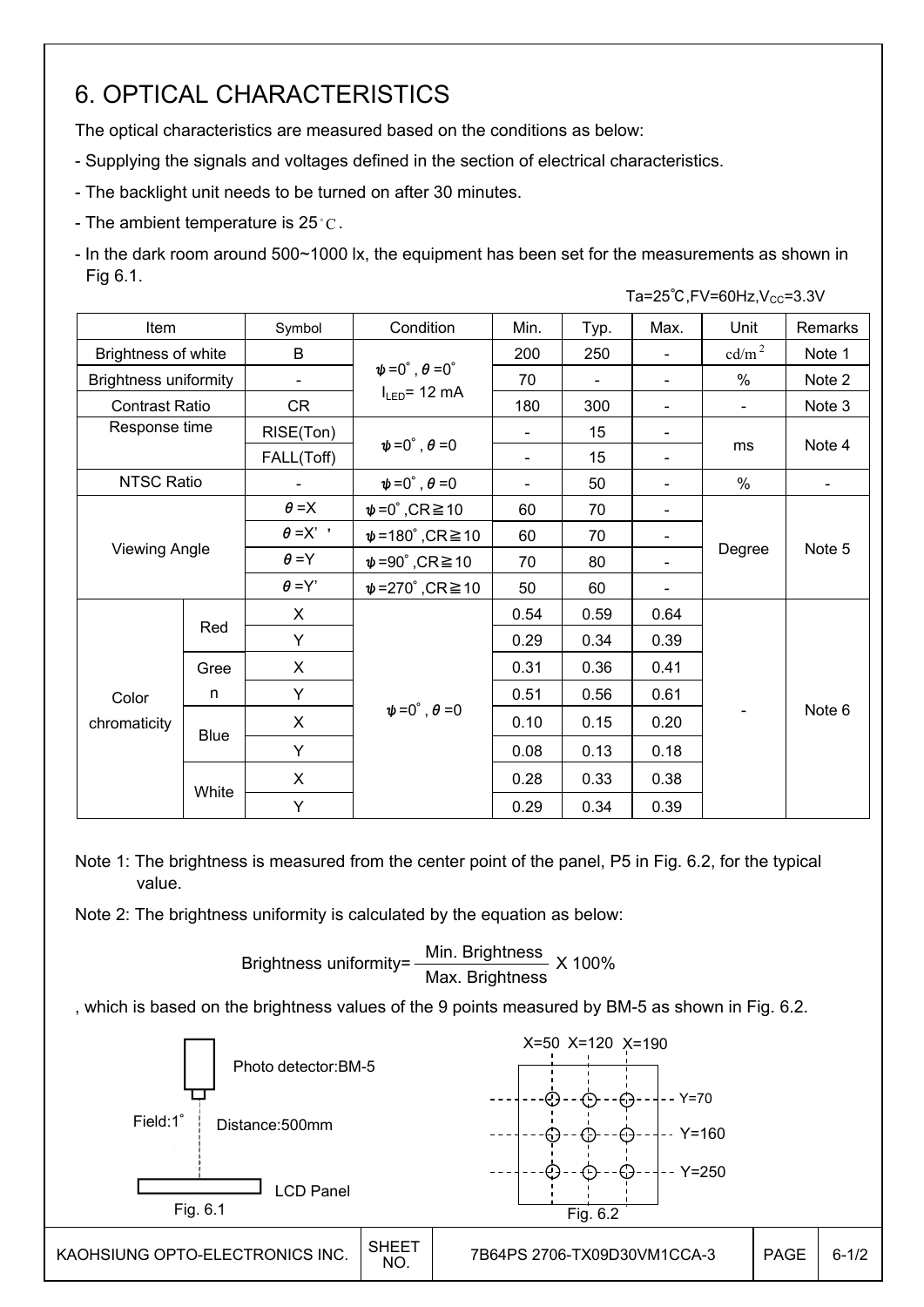Note 3: The Contrast Ratio is measured from the center point of the panel, P5, and defined as the following equation:

> $\overline{\phantom{0}}$ Brightness of Black  $CR = \frac{Brightness of White}{R + 1}$ Brightness of Black

Note 4: The definition of response time is shown in Fig. 6.3. Rising time is the period from 90% brightness down to 10% brightness when the data is from white turning to black. Oppositely, Falling time is the period from 10% brightness rising to 90% brightness.



Note 5: The definition of viewing angle is shown in Fig. 6.4. Angle  $\psi$  is used to represent viewing directions, for instance,  $\psi$ =270° means 6 o'clock, and  $\psi$ =0° means 3 o'clock. Moreover, angle  $\theta$  is used to represent viewing angles from axis Z toward plane XY.

 The viewing direction of this display is 6 o'clock, which means that a photograph with gray scale would not be reversed in color and the brightness change would be less from this direction. However, the contrast peak would be located at 12 o'clock.



Note 6: The color chromaticity is measured from the center point of the panel, P5, as shown in Fig. 6.2.

 $\overline{\phantom{a}}$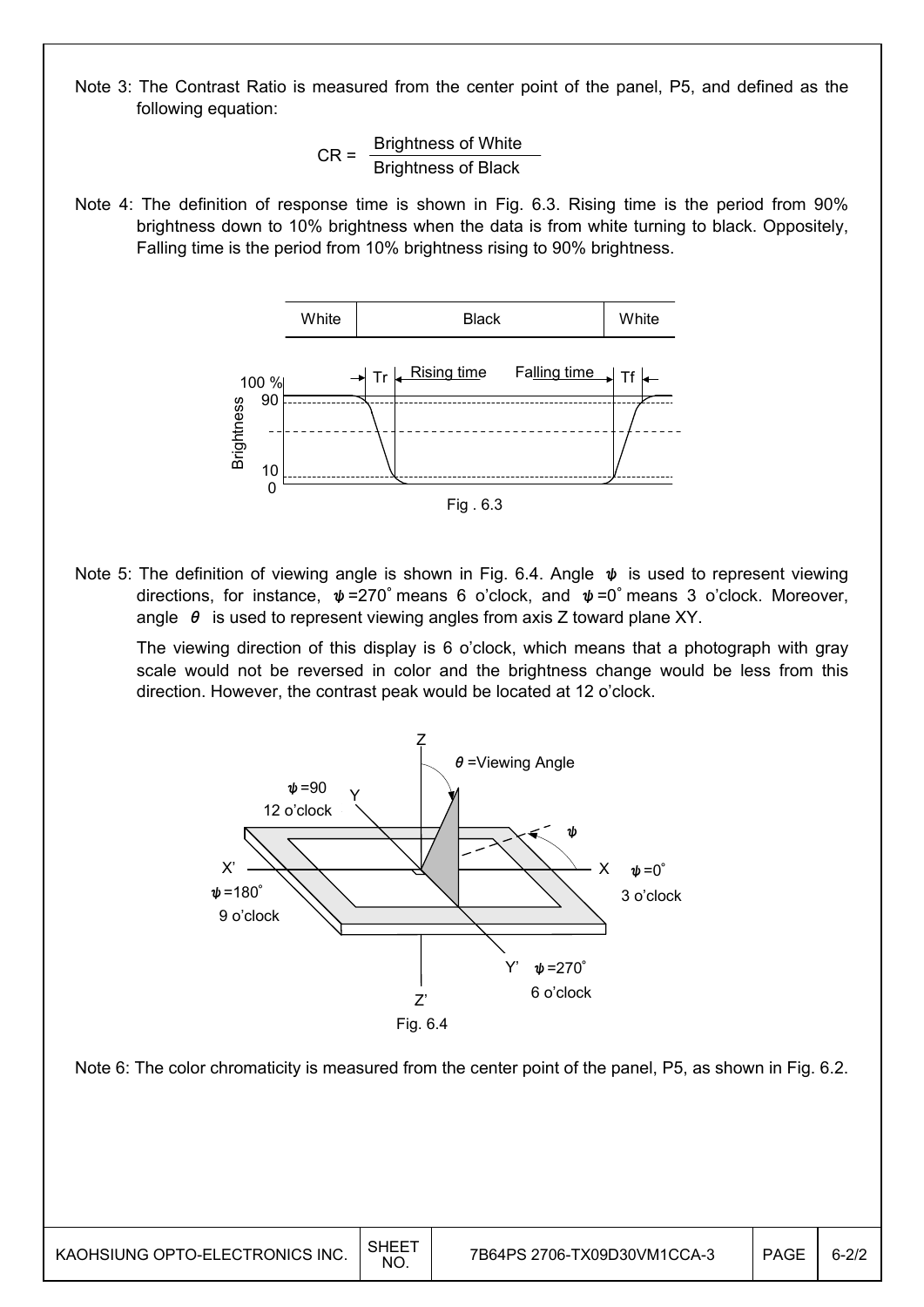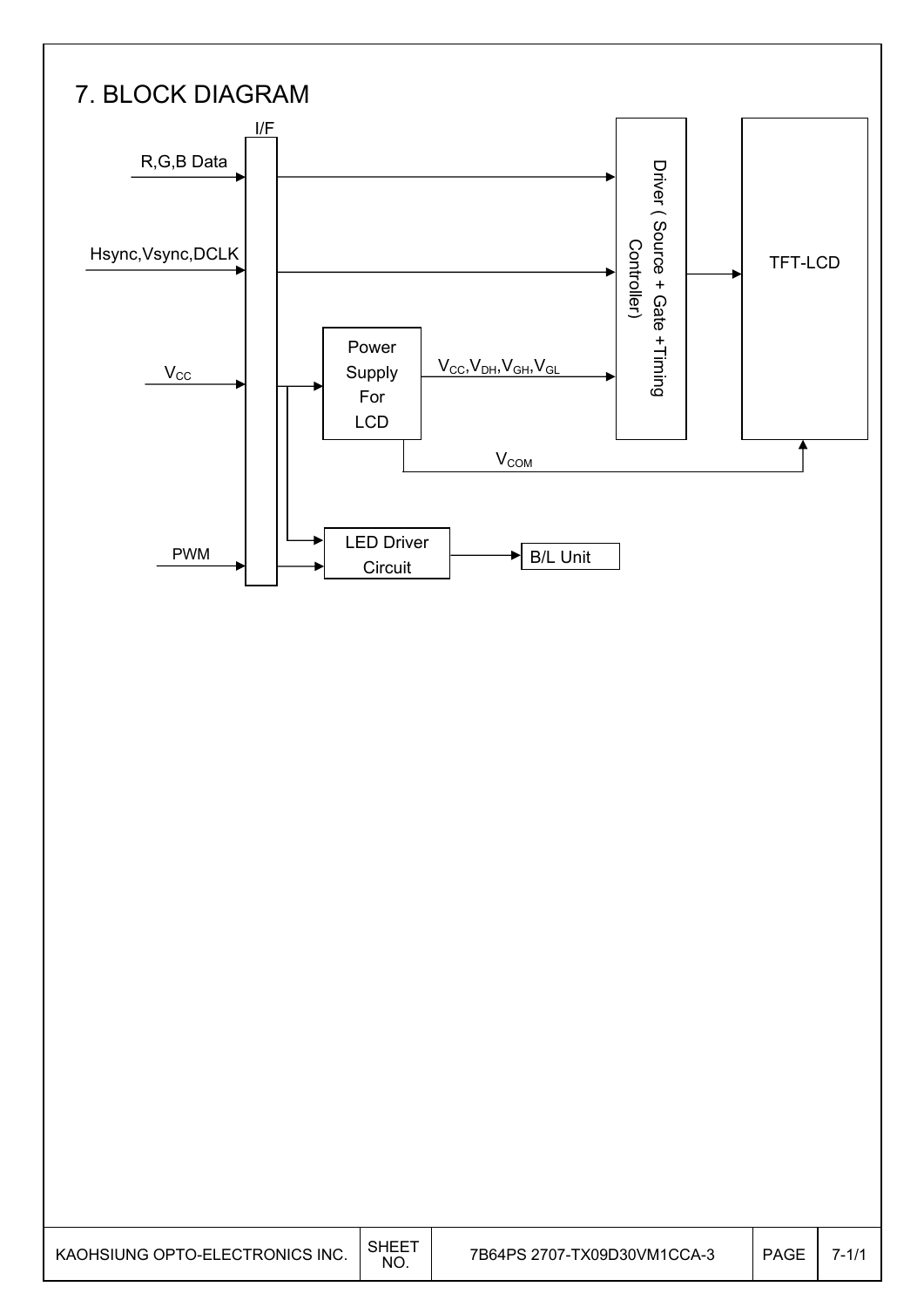# 8. RELIABILITY TESTS

| <b>Test Item</b>               | Condition                                                                                       |                         |  |  |  |  |  |
|--------------------------------|-------------------------------------------------------------------------------------------------|-------------------------|--|--|--|--|--|
| <b>High Temperature</b>        | 1) Operating<br>2) $70^{\circ}$ C                                                               | 240 hrs                 |  |  |  |  |  |
| Low Temperature                | 1) Operating<br>2) -20 $^{\circ}$ C                                                             | 240 hrs                 |  |  |  |  |  |
| High Temperature               | 1) Storage<br>2) $80^{\circ}$ C                                                                 | 240 hrs                 |  |  |  |  |  |
| Low Temperature                | 1) Storage<br>2) -30 $^{\circ}$ C                                                               | 240 hrs                 |  |  |  |  |  |
| <b>Heat Cycle</b>              | 1) Operating<br>2) $-20$ °C $-70$ °C<br>3) 3hrs~1hr~3hrs                                        | 240 hrs                 |  |  |  |  |  |
| <b>Thermal Shock</b>           | 1) Non-Operating<br>2) -35 $^{\circ}$ C $\leftrightarrow$ 85 $^{\circ}$ C<br>3) 0.5 hr ↔ 0.5 hr |                         |  |  |  |  |  |
| High Temperature &<br>Humidity | 1) Operating<br>2) 40 °C & 85%RH<br>3) Without condensation<br>(Note 3)                         |                         |  |  |  |  |  |
| Vibration                      | 1) Non-Operating<br>2) 20~200 Hz<br>$3)$ 3G<br>4) X, Y, and Z directions                        | 1 hr for each direction |  |  |  |  |  |
| <b>Mechanical Shock</b>        | 1) Non-Operating<br>$2)$ 10 ms<br>3) 50G<br>4) $\pm X$ , $\pm Y$ and $\pm Z$ directions         |                         |  |  |  |  |  |
| <b>ESD</b>                     | 1) Glass: 9 points<br>2) Metal frame: 8 points<br>(Note4)                                       |                         |  |  |  |  |  |

Note 1: Display functionalities are inspected under the conditions defined in the specification after the reliability tests.

- Note 2: The display is not guaranteed for use in corrosive gas environments.
- Note 3: Under the condition of high temperature & humidity, if the temperature is higher than 40℃, the humidity needs to be reduced as Fig. 8.1 shown.
- Note 4: All pins of LCD interface(CN1) have been tested by  $\pm$  100V contact discharge of ESD under non-operating condition.

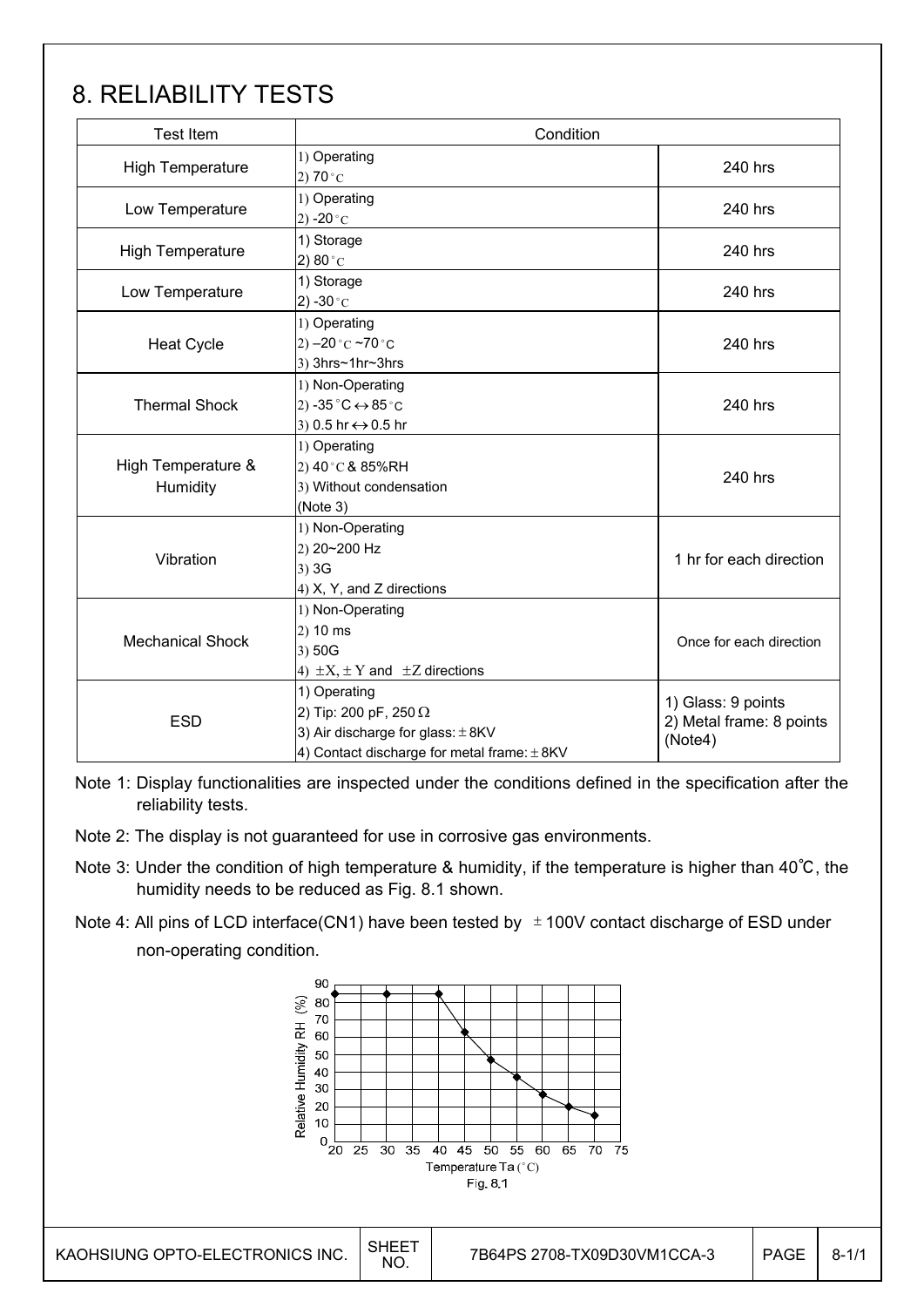## 9. LCD INTERFACE

### 9.1 INTERFACE PIN CONNECTIONS

The connector of display interface is FA5S040HP1R3000 made by JAE (Thickness:  $0.3 \pm 0.05$ mm; Pitch:  $0.5 \pm 0.05$ mm) and more details of the connector are shown in the section of outline dimension.

Pin assignment of LCD interface is as below:

| Pin No.        | Signal          | Function              | Pin No. | Signal         | Function                      |
|----------------|-----------------|-----------------------|---------|----------------|-------------------------------|
| 1              | $V_{\rm CC}$    |                       | 21      | G4             |                               |
| $\overline{2}$ | $V_{\text{CC}}$ | Power Supply for      | 22      | G <sub>3</sub> | Green Data                    |
| 3              | $V_{\rm CC}$    | Logic                 | 23      | $V_{SS}$       | <b>GND</b>                    |
| 4              | <b>DCLK</b>     | Dot Clock             | 24      | G <sub>2</sub> |                               |
| 5              | <b>GND</b>      | <b>GND</b>            | 25      | G <sub>1</sub> | Green Data                    |
| 6              | <b>HSYNC</b>    | Horizontal Sync Pulse | 26      | G <sub>0</sub> |                               |
| $\overline{7}$ | <b>NC</b>       | No Connection         | 27      | $V_{SS}$       | <b>GND</b>                    |
| 8              | <b>GND</b>      | <b>GND</b>            | 28      | B <sub>5</sub> |                               |
| 9              | $V_{SS}$        | <b>GND</b>            | 29      | <b>B4</b>      | <b>Blue Data</b>              |
| 10             | <b>VSYNC</b>    | Vertical Sync Pulse   | 30      | B <sub>3</sub> |                               |
| 11             | $V_{SS}$        | <b>GND</b>            | 31      | $V_{SS}$       | <b>GND</b>                    |
| 12             | R <sub>5</sub>  |                       | 32      | <b>B2</b>      |                               |
| 13             | R <sub>4</sub>  | <b>RED DATA</b>       | 33      | <b>B1</b>      | <b>Blue Data</b>              |
| 14             | R <sub>3</sub>  |                       | 34      | B <sub>0</sub> |                               |
| 15             | $V_{SS}$        | <b>GND</b>            | 35      | <b>NC</b>      | No connection                 |
| 16             | R <sub>2</sub>  |                       | 36      | <b>PWM</b>     | <b>LED Current Control</b>    |
| 17             | R <sub>1</sub>  | <b>RED DATA</b>       | 37      | хR             | <b>Touch Panel Right Side</b> |
| 18             | R <sub>0</sub>  |                       | 38      | yL             | <b>Touch Panel Lower Side</b> |
| 19             | $V_{SS}$        | <b>GND</b>            | 39      | xL             | <b>Touch Panel Left Side</b>  |
| 20             | G <sub>5</sub>  | Green Data            | 40      | yU             | <b>Touch Panel Upper Side</b> |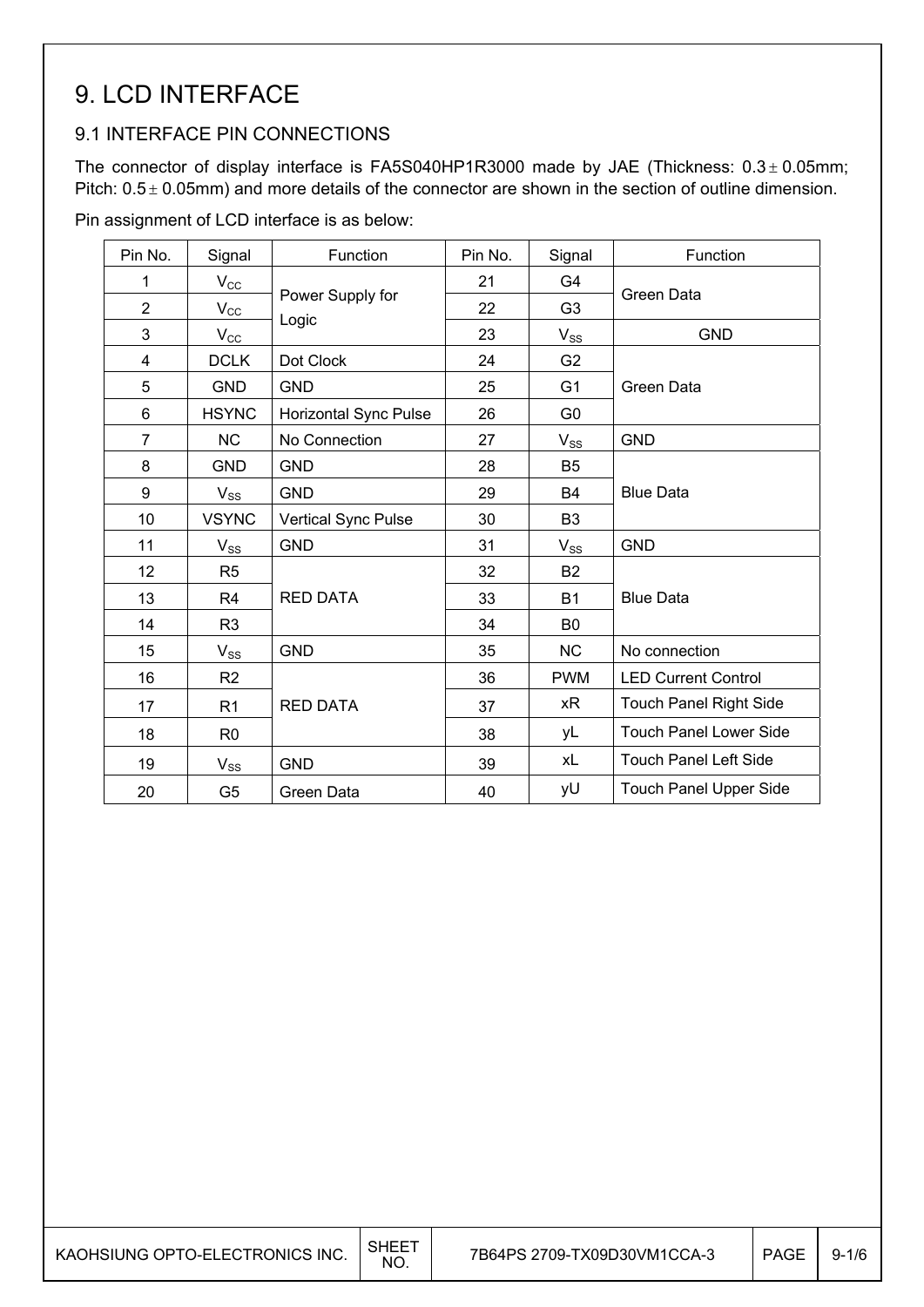#### 9.2 TIMING CHART

|                            | <b>SYMBOL</b> | MIN. | TYP.                    | MAX. | UNIT                 |
|----------------------------|---------------|------|-------------------------|------|----------------------|
| Back porch for Horizontal  | HBP           | 12   | 12                      | 12   | Clock                |
| Front porch for Horizontal | <b>HFP</b>    | 15   | 18<br>Note1             | 21   | Clock                |
| Back porch for Vertical    | VBP           | 8    | 8                       | 8    | <b>SYNC</b><br>Note3 |
| Front porch for Vertical   | VFP           | 17   | 20<br>Note <sub>2</sub> | 22   | <b>HSYNC</b>         |

Note 1: (DOTCLK total) - ((Valid data period for Horizontal) + (HBP)) Note 2 : (HSYNC total) - ((Active Area period) + VBP)



**PAGE**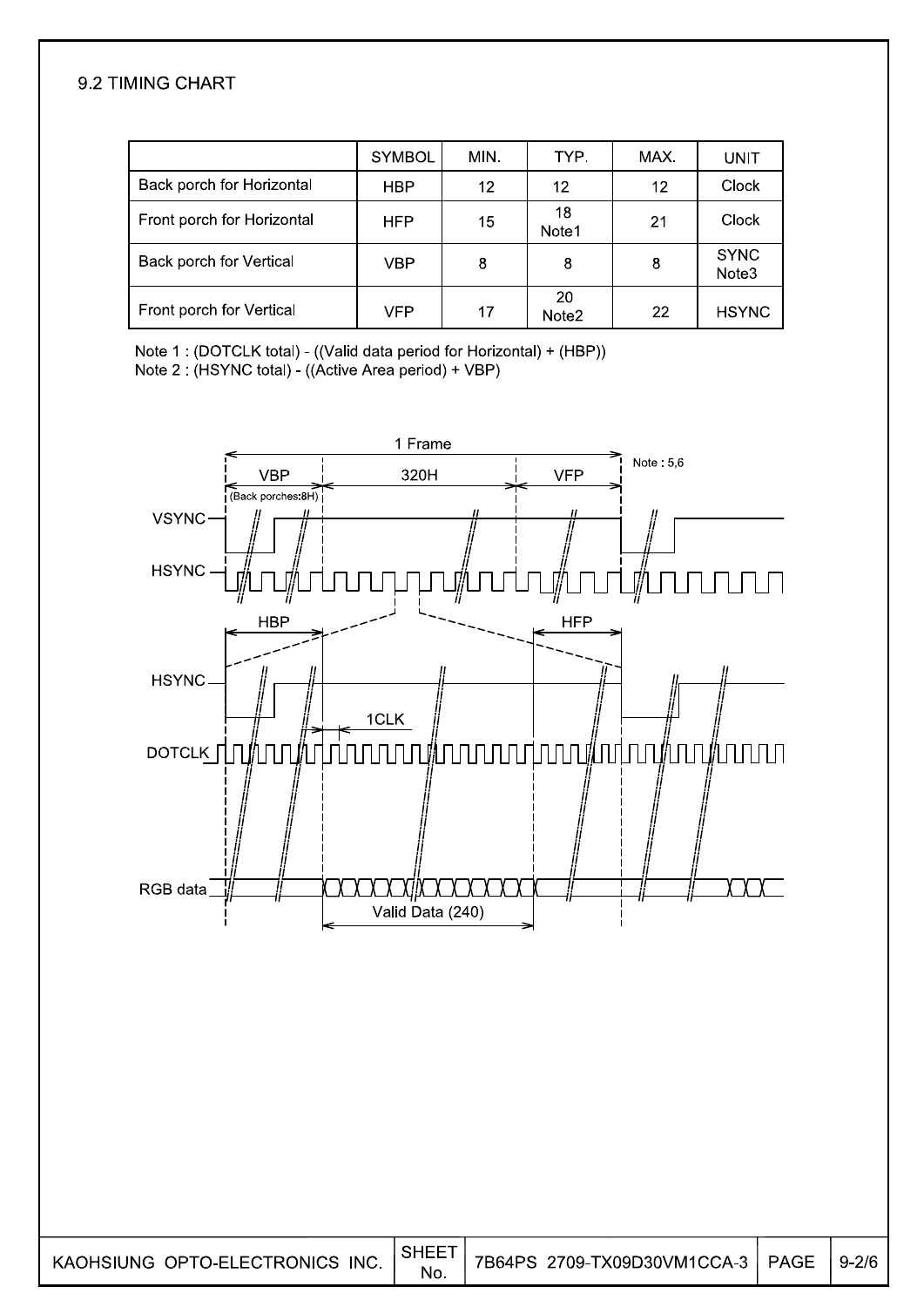

 $9 - 3/6$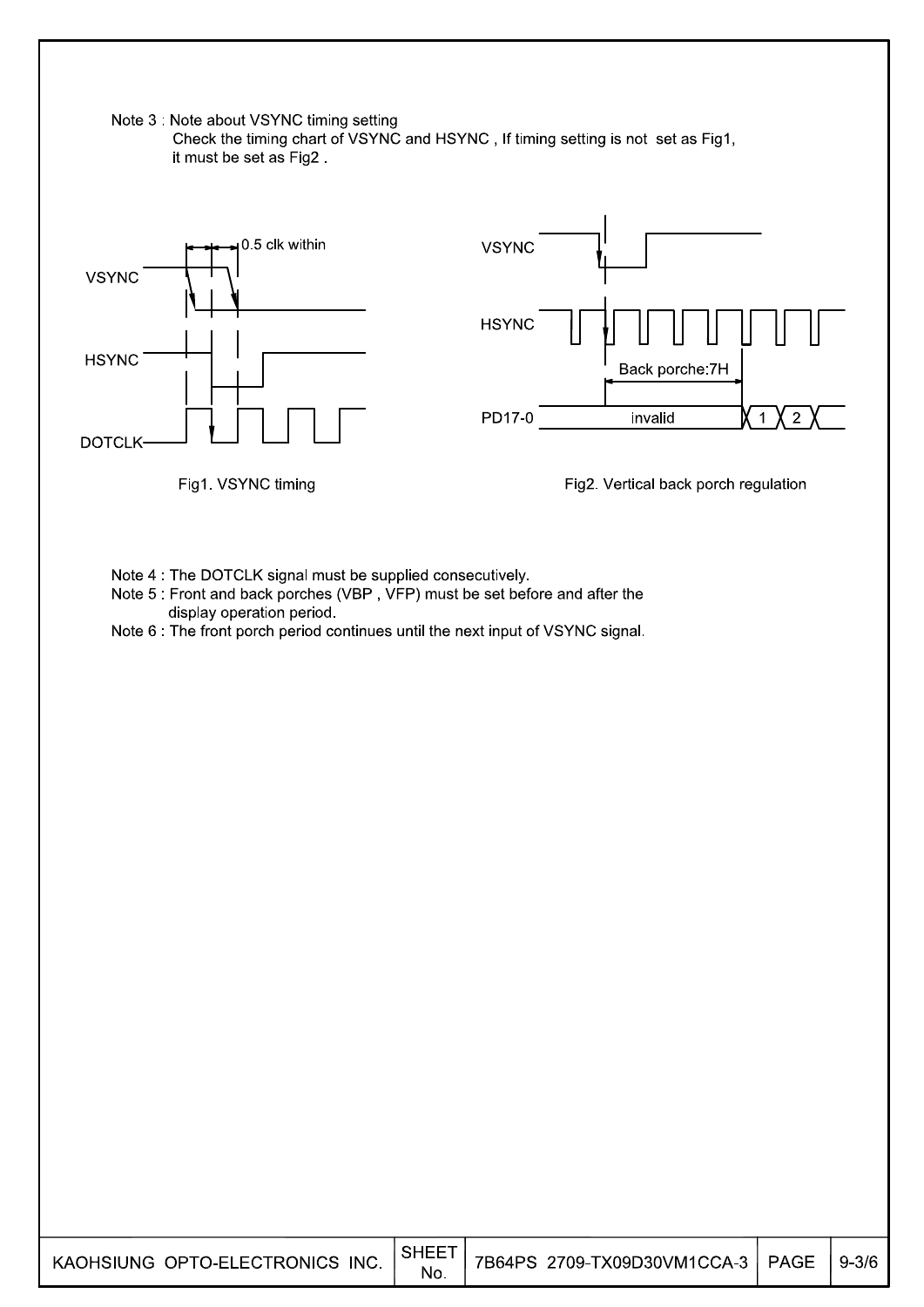### 9.3 INTERFACE TIMING SPECIFICATIONS

| <b>ITEM</b>                                              | <b>SYMBOL</b>    | MIN.         | TYP. | MAX. | <b>UNIT</b> | <b>REMARKS</b> |
|----------------------------------------------------------|------------------|--------------|------|------|-------------|----------------|
|                                                          |                  | 100          |      |      |             | 1 trans        |
| DOTCLK cycle time                                        | tCYCD            | 50           |      |      | ns          | 3 trans        |
| DOTCLK low level pulse<br>width                          | <b>PWDL</b>      | 20           |      |      | ns          |                |
| DOTCLK high level pulse<br>width                         | <b>PWDH</b>      | 20           |      |      | ns          |                |
| VSYNC setup time                                         | <b>tVSYNCS</b>   | $\mathbf{0}$ |      |      | clock       |                |
| HSYNC setup time                                         | <b>tHSYNCS</b>   | $\mathbf{0}$ |      |      | clock       |                |
| RGB data setup time                                      | <b>TPDS</b>      | 20           |      |      | ns          |                |
| RGB data hold time                                       | <b>TPDH</b>      | 20           |      |      | ns          |                |
| DOTCLK/VSYNC/HSYNC<br>rising edge,<br>falling edge times | trgbr /<br>trgbf |              |      | 20   | ns          |                |



**Fig3. RGB Interface timing**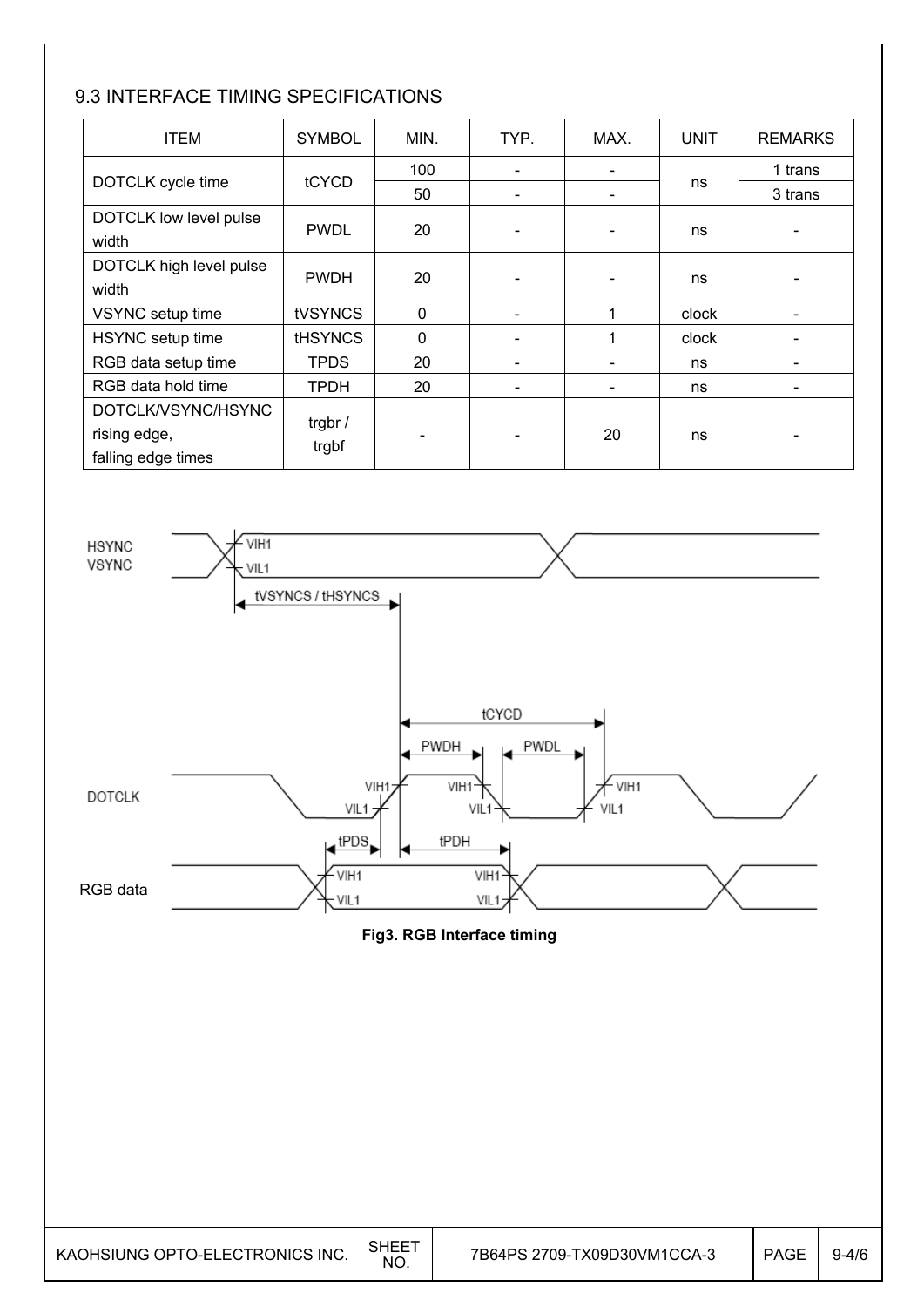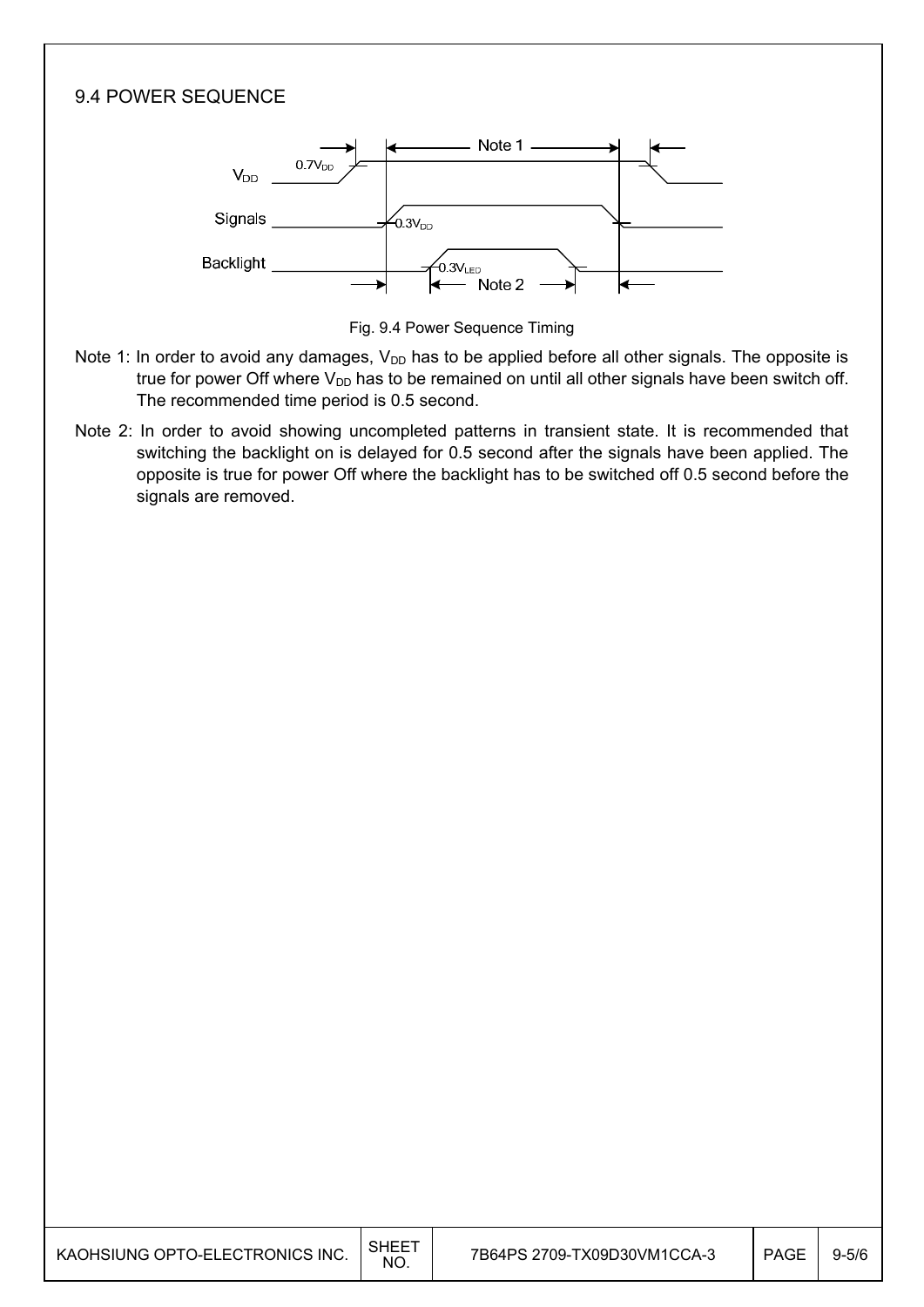### 9.5 DATA INPUT for DISPLAY COLOR

|              | COLOR &<br>Gray Scale |                      | Data Signal          |                      |                      |                          |                |                                  |                |                |                |                |                                  |                    |                      |                |                      |                          |                                        |
|--------------|-----------------------|----------------------|----------------------|----------------------|----------------------|--------------------------|----------------|----------------------------------|----------------|----------------|----------------|----------------|----------------------------------|--------------------|----------------------|----------------|----------------------|--------------------------|----------------------------------------|
|              |                       | R <sub>5</sub>       | R <sub>4</sub>       | R <sub>3</sub>       | R <sub>2</sub>       | R <sub>1</sub>           | R <sub>0</sub> | G <sub>5</sub>                   | G <sub>4</sub> | G <sub>3</sub> | G <sub>2</sub> | G <sub>1</sub> | G <sub>0</sub>                   | B <sub>5</sub>     | <b>B4</b>            | B <sub>3</sub> | B <sub>2</sub>       | B <sub>1</sub>           | B <sub>0</sub>                         |
|              | <b>Black</b>          | $\mathbf 0$          | $\mathbf 0$          | $\mathbf 0$          | $\mathbf 0$          | $\mathbf 0$              | $\mathbf 0$    | $\mathbf 0$                      | $\overline{0}$ | $\overline{0}$ | $\mathbf 0$    | 0              | $\mathbf 0$                      | $\mathbf 0$        | $\mathbf 0$          | $\mathbf 0$    | 0                    | $\mathbf 0$              | $\mathbf 0$                            |
|              | Red(0)                | 1                    | 1                    | 1                    | 1                    | 1                        | 1              | 0                                | $\mathbf 0$    | 0              | 0              | 0              | $\mathbf 0$                      | $\mathbf 0$        | 0                    | 0              | 0                    | 0                        | 0                                      |
|              | Green (0)             | $\mathbf 0$          | 0                    | 0                    | 0                    | $\mathbf 0$              | $\mathbf 0$    | 1                                | 1              | $\mathbf{1}$   | $\mathbf{1}$   | $\mathbf{1}$   | 1                                | $\mathbf 0$        | 0                    | 0              | 0                    | 0                        | 0                                      |
| <b>Basic</b> | Blue $(0)$            | $\mathbf 0$          | $\mathbf 0$          | 0                    | 0                    | 0                        | 0              | 0                                | $\mathbf 0$    | 0              | $\mathbf 0$    | 0              | 0                                | 1                  | 1                    | 1              | 1                    | 1                        | 1                                      |
| Color        | Cyan                  | 0                    | 0                    | 0                    | 0                    | 0                        | 0              | 1                                | 1              | 1              | 1              | 1              | 1                                | 1                  | 1                    | 1              | 1                    | 1                        | 1                                      |
|              | Magenta               | 1                    | 1                    | $\mathbf{1}$         | 1                    | 1                        | 1              | 0                                | $\mathbf 0$    | 0              | $\mathbf 0$    | 0              | 0                                | 1                  | 1                    | 1              | 1                    | $\mathbf{1}$             | 1                                      |
|              | Yellow                | 1                    | 1                    | 1                    | $\mathbf{1}$         | 1                        | 1              | 1                                | 1              | 1              | 1              | 1              | 1                                | $\mathbf 0$        | $\mathbf 0$          | 0              | 0                    | 0                        | 0                                      |
|              | White                 | 1                    | 1                    | 1                    | $\mathbf{1}$         | 1                        | 1              | 1                                | 1              | $\mathbf{1}$   | 1              | 1              | 1                                | 1                  | 1                    | 1              | 1                    | 1                        | 1                                      |
|              | <b>Black</b>          | $\mathbf 0$          | 0                    | 0                    | 0                    | 0                        | $\mathbf 0$    | 0                                | $\mathbf 0$    | 0              | $\mathbf 0$    | 0              | $\mathbf 0$                      | $\mathbf 0$        | $\mathbf 0$          | $\mathbf 0$    | $\mathbf 0$          | 0                        | $\mathbf 0$                            |
|              | Red (62)              | $\mathbf 0$          | 0                    | 0                    | 0                    | 0                        | 1              | 0                                | $\mathbf 0$    | $\overline{0}$ | $\mathbf 0$    | 0              | 0                                | $\mathbf 0$        | $\mathbf 0$          | $\mathbf 0$    | 0                    | 0                        | $\mathbf 0$                            |
|              | Red (61)              | $\mathbf 0$          | 0                    | 0                    | $\overline{0}$       | $\mathbf{1}$             | 0              | 0                                | $\mathbf 0$    | $\mathbf 0$    | $\mathbf 0$    | 0              | 0                                | $\mathbf 0$        | $\mathbf 0$          | 0              | 0                    | 0                        | 0                                      |
| Red          | $\blacksquare$        | $\blacksquare$       | $\blacksquare$       | $\blacksquare$       | $\blacksquare$       | $\cdot$                  | $\blacksquare$ | $\blacksquare$<br>$\epsilon$     | $\blacksquare$ | $\blacksquare$ | $\blacksquare$ | $\cdot$        | $\blacksquare$                   | $\cdot$<br>$\cdot$ | $\ddot{\phantom{a}}$ | $\cdot$        | $\blacksquare$       | $\overline{\phantom{a}}$ | $\ddot{\phantom{a}}$                   |
|              | $\blacksquare$        | $\blacksquare$       | $\blacksquare$       | $\blacksquare$<br>÷. | $\blacksquare$<br>÷, | $\cdot$<br>J.            | ä,             | ċ                                | $\cdot$        | $\ddot{\cdot}$ | ÷              | $\cdot$        | $\ddot{\phantom{a}}$             | $\ddot{\cdot}$     | $\blacksquare$       | $\cdot$        | $\ddot{\cdot}$       | $\blacksquare$           | ÷,                                     |
|              | Red (1)               | 1                    | 1                    | 1                    | 1                    | 1                        | $\mathbf 0$    | 0                                | $\mathbf 0$    | 0              | $\mathbf 0$    | 0              | $\mathbf 0$                      | $\mathbf 0$        | $\mathbf 0$          | $\mathbf 0$    | 0                    | 0                        | 0                                      |
|              | Red (0)               | 1                    | 1                    | 1                    | 1                    | 1                        | 1              | $\mathbf 0$                      | $\mathbf 0$    | 0              | 0              | 0              | $\mathbf 0$                      | $\mathbf 0$        | $\mathbf 0$          | 0              | 0                    | 0                        | 0                                      |
|              | <b>Black</b>          | 0                    | 0                    | $\overline{0}$       | 0                    | $\mathbf 0$              | $\mathbf 0$    | 0                                | $\overline{0}$ | $\overline{0}$ | $\mathbf 0$    | $\mathbf 0$    | 0                                | $\overline{0}$     | $\overline{0}$       | $\mathbf 0$    | $\overline{0}$       | $\Omega$                 | $\overline{0}$                         |
|              | Green (62)            | 0                    | 0                    | 0                    | 0                    | 0                        | 0              | 0                                | $\mathbf 0$    | 0              | $\mathbf 0$    | 0              | 1                                | $\mathbf 0$        | $\mathbf 0$          | $\mathbf 0$    | 0                    | 0                        | 0                                      |
|              | Green (61)            | 0                    | 0                    | $\overline{0}$       | 0                    | 0                        | 0              | 0                                | $\mathbf 0$    | 0              | 0              | 1              | 0                                | 0                  | 0                    | 0              | 0                    | $\overline{0}$           | 0                                      |
| Green        | $\bullet$             |                      | $\ddot{\phantom{0}}$ | $\blacksquare$       |                      |                          | $\cdot$        | $\blacksquare$<br>$\blacksquare$ |                |                | $\blacksquare$ | $\cdot$        | $\cdot$<br>$\blacksquare$        | $\cdot$            |                      |                | $\ddot{\phantom{0}}$ | $\blacksquare$           | $\blacksquare$<br>$\ddot{\phantom{a}}$ |
|              | $\blacksquare$        | ÷.                   | ÷.                   | ċ,                   | ł,                   | $\ddot{\cdot}$           | Ì.             | ł,                               | $\cdot$        | $\blacksquare$ | ł,             | $\cdot$        | $\ddot{\cdot}$                   | $\overline{\cdot}$ | $\blacksquare$       | $\ddot{\cdot}$ | ł,                   | $\blacksquare$           | ł,                                     |
|              | Green (1)             | $\mathbf 0$          | $\mathbf 0$          | $\mathbf 0$          | 0                    | 0                        | $\mathbf 0$    | 1                                | 1              | 1              | 1              | 1              | 0                                | $\mathbf 0$        | $\mathbf 0$          | $\mathbf 0$    | 0                    | 0                        | 0                                      |
|              | Green (0)             | $\mathbf 0$          | $\mathbf 0$          | $\mathbf 0$          | 0                    | $\mathbf 0$              | $\mathbf 0$    | $\mathbf{1}$                     | 1              | 1              | 1              | $\mathbf{1}$   | $\mathbf{1}$                     | $\mathbf 0$        | $\mathbf 0$          | 0              | 0                    | 0                        | 0                                      |
|              | <b>Black</b>          | $\mathbf 0$          | 0                    | 0                    | 0                    | $\mathbf 0$              | $\mathbf 0$    | 0                                | $\mathbf 0$    | 0              | $\mathbf 0$    | 0              | $\mathbf 0$                      | $\mathbf 0$        | $\mathbf 0$          | $\mathbf 0$    | 0                    | 0                        | 0                                      |
|              | <b>Blue (62)</b>      | $\mathbf 0$          | 0                    | 0                    | 0                    | 0                        | 0              | 0                                | $\mathbf 0$    | 0              | 0              | 0              | $\mathbf 0$                      | $\mathbf 0$        | $\mathbf 0$          | 0              | 0                    | 0                        | 1                                      |
|              | <b>Blue (61)</b>      | 0                    | 0                    | $\mathbf 0$          | 0                    | 0                        | 0              | 0                                | $\mathbf 0$    | 0              | 0              | 0              | 0                                | $\mathbf 0$        | $\mathbf 0$          | 0              | 0                    | 1                        | 0                                      |
| <b>Blue</b>  |                       | $\blacksquare$       | $\blacksquare$       | $\blacksquare$       | $\blacksquare$       | $\overline{\phantom{a}}$ | $\blacksquare$ | $\blacksquare$<br>$\bullet$      | $\cdot$        | $\blacksquare$ | $\blacksquare$ | $\blacksquare$ | $\blacksquare$<br>$\blacksquare$ | $\blacksquare$     | $\cdot$              | $\cdot$        | $\blacksquare$       | $\blacksquare$           | $\blacksquare$<br>×,                   |
|              | $\blacksquare$        | $\ddot{\phantom{0}}$ | ŀ,                   | ÷,                   | $\blacksquare$       | $\ddot{\cdot}$           | Ì.             | $\ddot{\cdot}$                   | $\blacksquare$ | $\cdot$        | ÷.             | ł,             | $\ddot{\cdot}$                   | $\blacksquare$     | $\blacksquare$       | $\cdot$        | $\ddot{\phantom{a}}$ | $\blacksquare$           | $\ddot{\phantom{a}}$                   |
|              | <b>Blue (1)</b>       | 0                    | 0                    | 0                    | 0                    | 0                        | 0              | 0                                | $\mathbf 0$    | 0              | $\mathbf 0$    | 0              | 0                                | 1                  | 1                    | 1              | 1                    | 1                        | 0                                      |
|              | Blue $(0)$            | 0                    | 0                    | 0                    | 0                    | 0                        | 0              | 0                                | 0              | 0              | 0              | 0              | 0                                | 1                  | 1                    | 1              | 1                    | 1                        | 1                                      |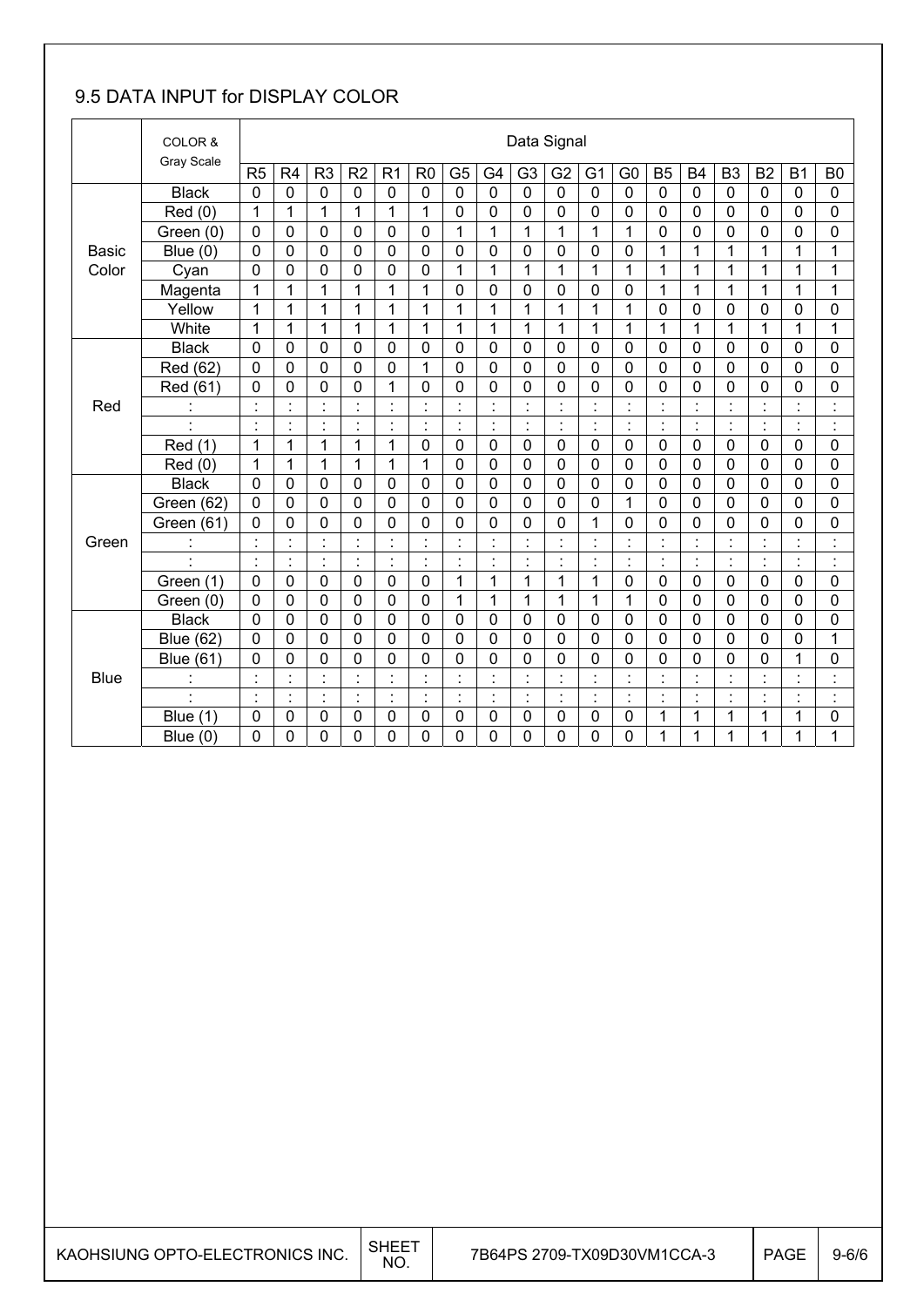### **10. OUTLINE DIMENSIONS**

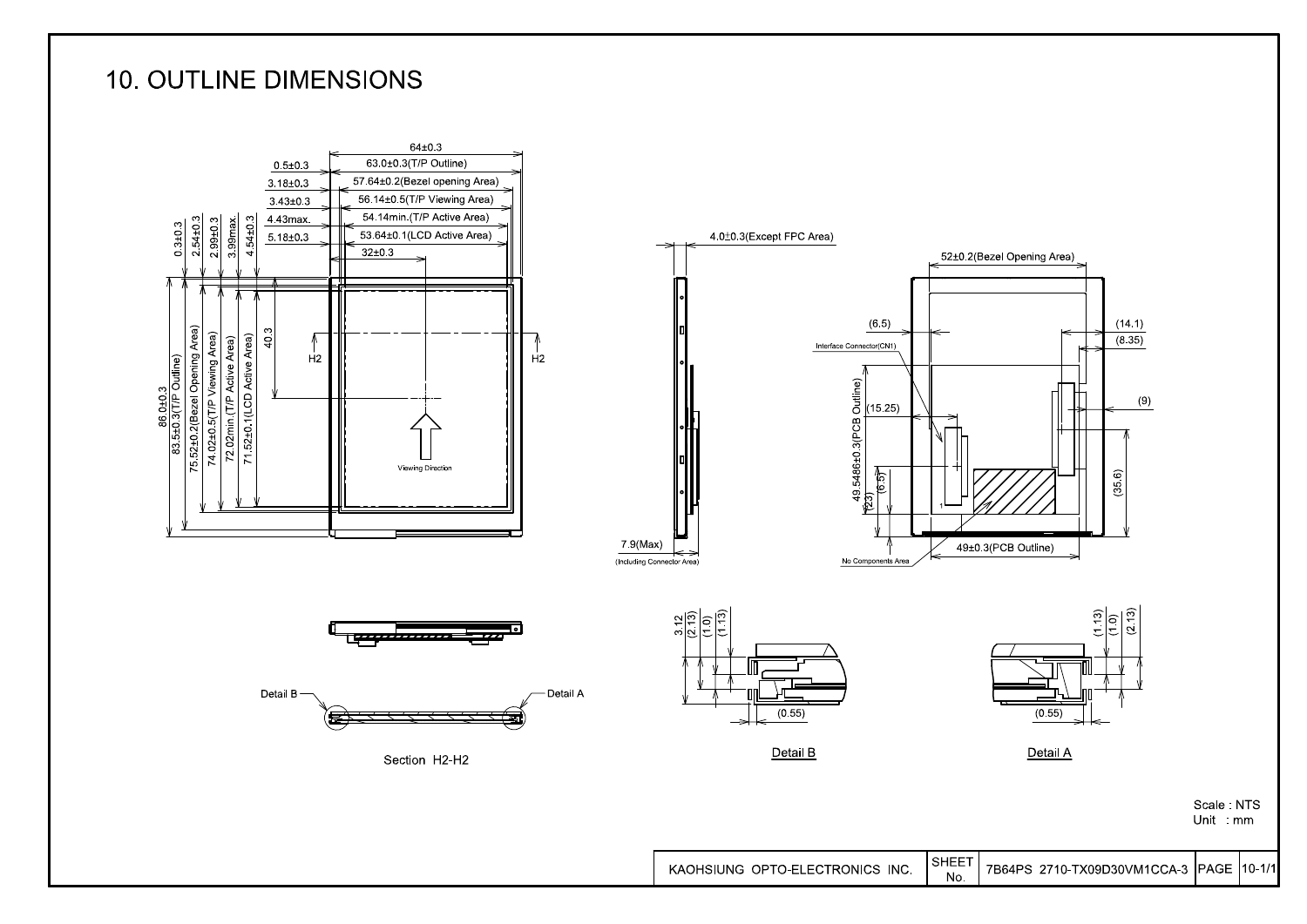### 11. TOUCH PANEL

The type of touch panel used on this display is resistive, analog, 4-wire and film on glass, and more characteristics are shown as below:

#### 11.1 OPERATING CONDITIONS

| Item                                                          | аног                 | ιαι κε |
|---------------------------------------------------------------|----------------------|--------|
| -------<br>oltage.<br><b>In</b><br>ັັ<br>שי ייטיס<br>- כהיי כ | . ער<br>◡<br>- - - - | MAX    |

#### 11.2 ELECTRICAL CHARACTERISTICS

| <b>Item</b>                  |         | Specification         | Remarks   |
|------------------------------|---------|-----------------------|-----------|
| Resistance                   | $X1-X2$ | $200 \sim 650 \Omega$ |           |
| <b>Between Terminal</b>      | $Y1-Y2$ | $250 - 500 \Omega$    |           |
| <b>Insulation Resistance</b> | X-Y     | $20M\Omega$ min.      | At 25V DC |
|                              |         | $\pm 0.5\%$ max.      |           |
| Linearity                    |         | $\pm 0.5\%$ max.      | Note 1    |
| Chattering                   |         | 10ms max.             |           |

Note 1: The test conditions and equipments of linearity are as below:

- Material of pen: poly-acetal resin
- End shape: R 0.8 mm
- Test force: 80 g
- Pitch: 10 mm
- Test area is shown in Fig. 11.1



As shown in Fig. 11.2, applying voltage meter to measure Va, Vb and Vxm, where Va is the maximum voltage in the active area; Vb is the minimum voltage in the active area; Vxm is the measured voltage of point x selected by random. Afterwards, the linearity can be calculated by following equation:

$$
Linearity = \frac{|Vxi - Vxm|}{Va - Vb} \times 100\%
$$

where Vxi is the idea voltage of point x.

The method to measure the linearity of Y-axis is the same as above.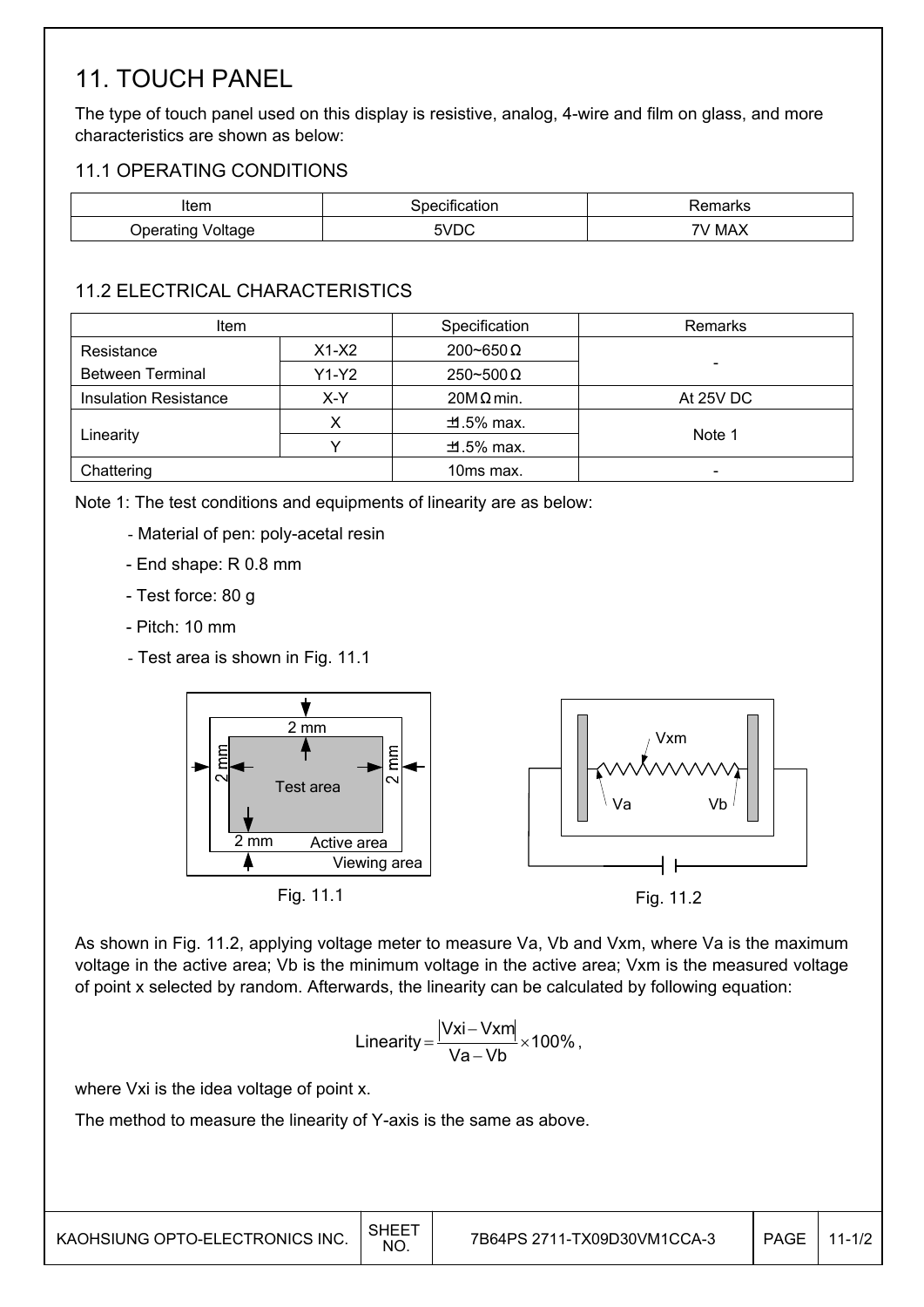#### 11.3 MECHANICAL CHARACTERISTICS

| Item               | Specification | Remarks              |
|--------------------|---------------|----------------------|
| Pen Input Pressure | $20 - 80q$    | R0.8, Polyacetal Pen |
| Surface Hardness   | 3H min.       | <b>JIS K 5400</b>    |

#### 11.4 OPTICAL CHARACTERISTICS

| $\mathbf{r}$<br>ונסווו | DТ                 | ``     |
|------------------------|--------------------|--------|
| *ance                  | 0N0/<br>min.<br>ור | $\sim$ |

#### 11.5 SAFETY AND ATTENTIONS

1) Do not put heavy shock or stress on the touch panel.

- 2) Please use soft cloth or absorbent cotton with ethanol to clean the touch panel by gently wiping. Moreover, please wipe it by horizontal or vertical direction instead of circling to prevent leaving scars on the touch panel's surface.
- 3) Do not use any harmful chemicals such as acetone, toluene, and isopropyl alcohol to clean the display's surface.
- 4) UV protection is recommended to avoid the possibility of performance degrading when touch panel is likely applied under UV environment for a long period of time.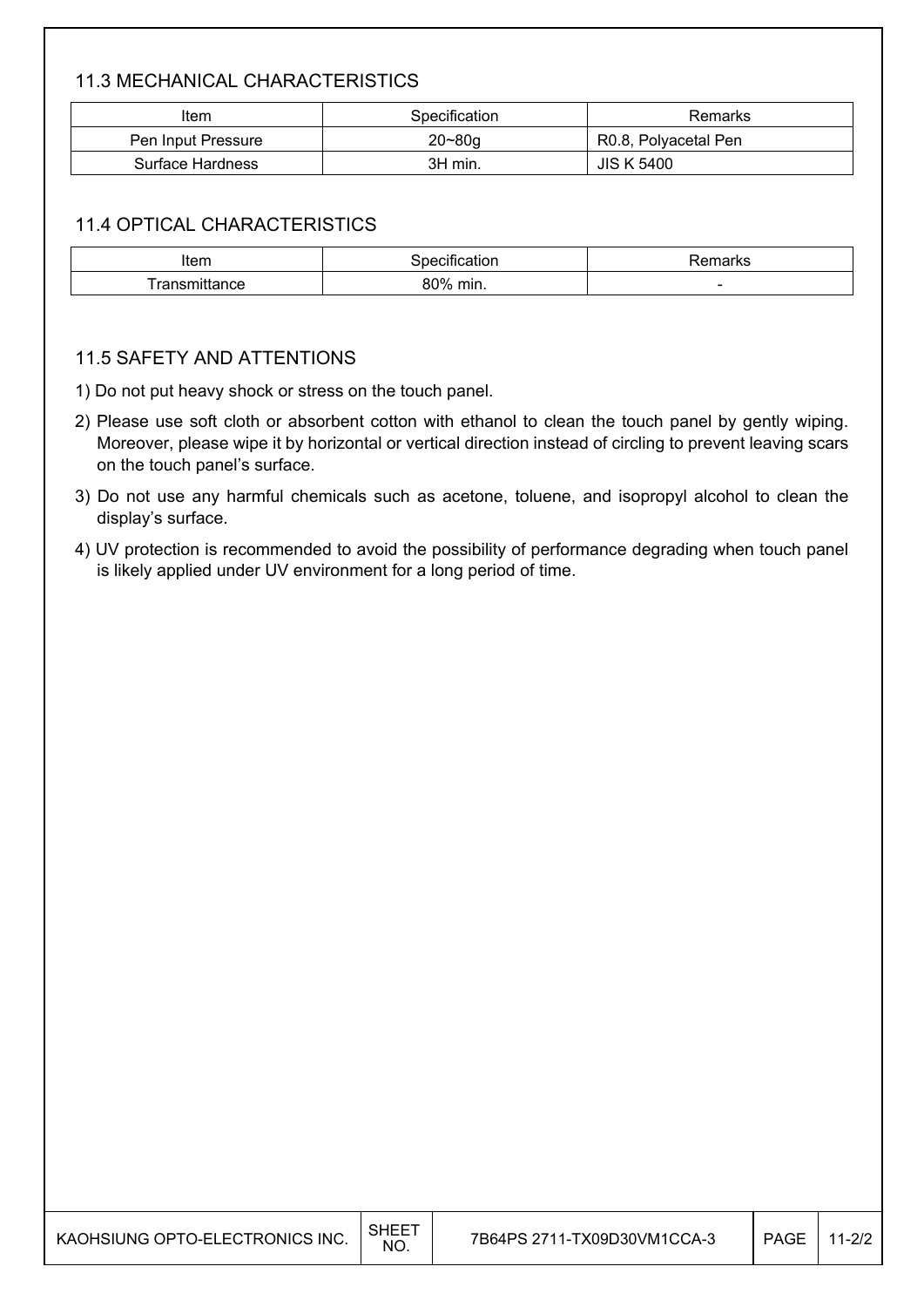### 12. APPEARANCE STANDARD

The appearance inspection is performed in a dark room around 500~1000 lx based on the conditions as below:

- The distance between inspector's eyes and display is 30 cm.
- The viewing zone is defined with angle  $\theta$  shown in Fig. 11.1 The inspection should be performed within  $45^\circ$  when display is shut down. The inspection should be performed within  $5^\circ$  when display is power on.



Fig. 11.1

#### 12.1 THE DEFINITION OF LCD ZONE

LCD panel is divided into 3 areas as shown in Fig.11.2 for appearance specification in next section. A zone is the LCD active area (dot area); B zone is the area, which extended 1 mm out from LCD active area; C zone is the area between B zone and metal frame.

In terms of housing design, B zone is the recommended window area customers' housing should be located in.



Fig. 11.2

I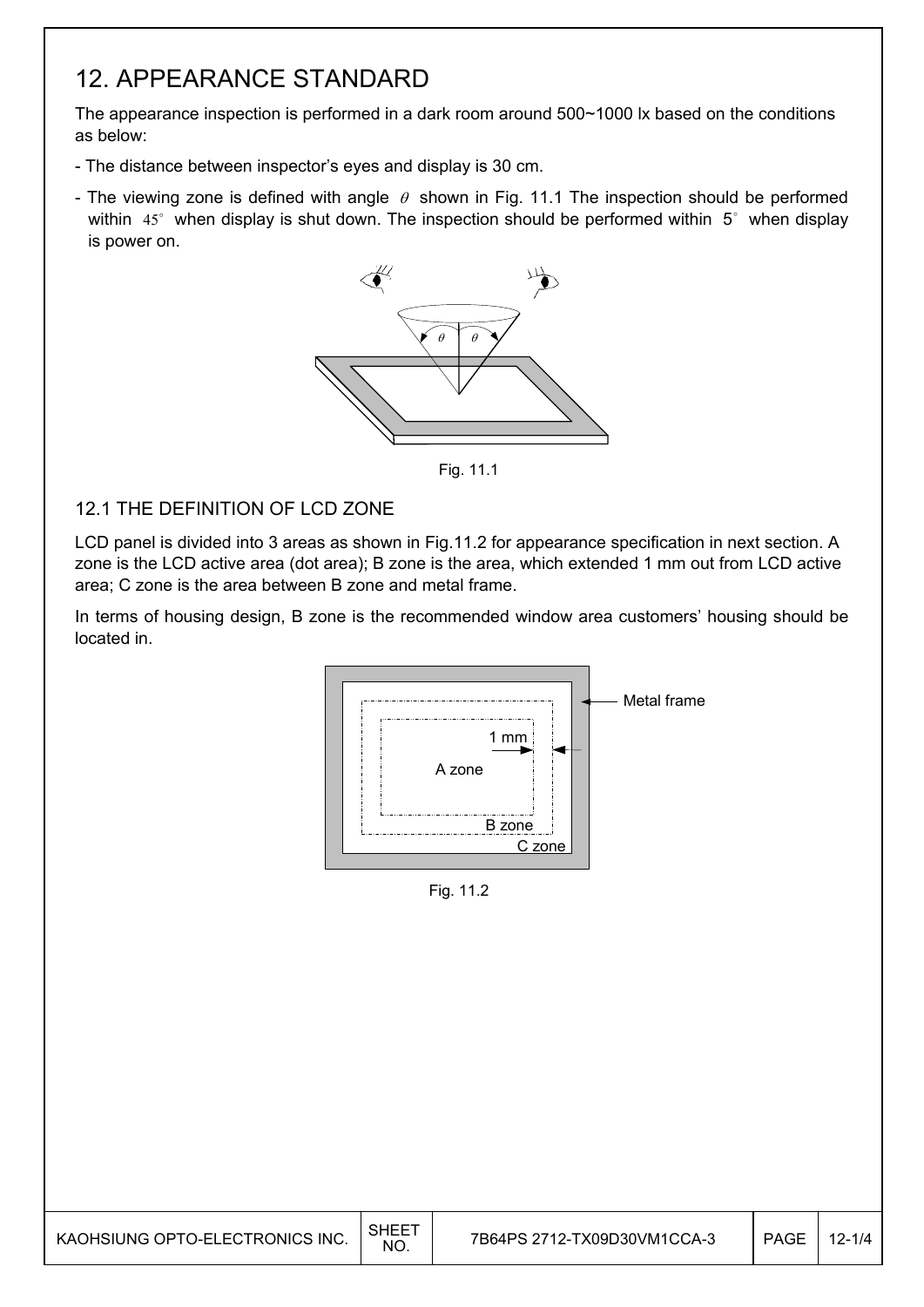#### 12.2 LCD APPEARANCE SPECIFICATION

I

The specification as below is defined as the amount of unexpected phenomenon or material in different zones of LCD panel. The definitions of length, width and average diameter using in the table are shown in Fig. 12.3 and Fig. 12.4.

| Item                     | Criteria                              |                                    |                            |                       | Applied zone             |                           |
|--------------------------|---------------------------------------|------------------------------------|----------------------------|-----------------------|--------------------------|---------------------------|
|                          | Length L(mm)                          | Width W(mm)                        | Maximum number             |                       | Minimum space            |                           |
|                          | $L \leq 2.0$                          | $W \le 0.03$                       | Ignored                    |                       |                          |                           |
| <b>Scratches</b>         | $L \leq 2.0$                          | $0.03 < W \le 0.05$                | 4                          |                       |                          | A,B                       |
|                          | $L \leq 2.0$                          | 0.05 < W                           | none                       |                       |                          |                           |
| Dent                     |                                       |                                    | Serious one is not allowed |                       |                          | A                         |
| Wrinkles in polarizer    |                                       |                                    | Serious one is not allowed |                       |                          | A                         |
|                          | Average diameter                      |                                    |                            | Maximum number        |                          |                           |
|                          | D(mm)                                 |                                    |                            | Acceptable            |                          |                           |
| Bubbles on polarizer     | $D \le 0.3$                           |                                    |                            | $\overline{2}$        |                          | A                         |
|                          | 0.3 < D                               |                                    |                            | none                  |                          |                           |
|                          |                                       |                                    | Filamentous (Line shape)   |                       |                          |                           |
|                          | Length                                |                                    | Width                      |                       | Maximum number           |                           |
|                          | L(mm)                                 |                                    | W/mm)                      |                       | Acceptable               | A,B                       |
|                          | L < 2.0                               |                                    | $W \le 0.05$               | 4                     |                          |                           |
|                          | $L \leq 1.0$                          |                                    | $0.05 < W \le 0.1$         | $\overline{2}$        |                          |                           |
| 1) Stains                | Round (Dot shape)                     |                                    |                            |                       |                          |                           |
| 2) Foreign Materials     |                                       | Maximum number<br>Average diameter |                            |                       |                          |                           |
| 3) Dark Spot             | D(mm)                                 |                                    | acceptable                 | Minimum Space         |                          |                           |
|                          | D < 0.15                              |                                    | 6                          |                       | $\overline{\phantom{0}}$ |                           |
|                          | $0.15 < D \le 0.2$                    |                                    | 4                          |                       |                          | A,B                       |
|                          | 0.2 < D                               |                                    | none                       |                       |                          |                           |
|                          | In total                              |                                    |                            | Filamentous + Round=9 |                          |                           |
|                          | Those wiped out easily are acceptable |                                    |                            |                       |                          |                           |
|                          |                                       |                                    | Maximum number             |                       |                          |                           |
|                          |                                       |                                    | 1 dot                      |                       | 4                        |                           |
|                          | Sparkle mode                          |                                    | 2 dots                     |                       | 2(sets)                  |                           |
|                          |                                       |                                    | In total                   |                       | 4                        |                           |
| Dot-Defect<br>Black mode |                                       |                                    | 1 dot                      |                       | 4                        |                           |
|                          |                                       |                                    | 2 dots                     |                       | 2(sets)                  | $\mathsf{A},\!\mathsf{B}$ |
| (Note 1)                 |                                       |                                    | In total                   |                       | 4                        |                           |
|                          | Sparkle mode<br>& Black mode          |                                    | 2 dots                     |                       | 2(sets)                  |                           |
|                          |                                       | In total                           |                            |                       | 6                        |                           |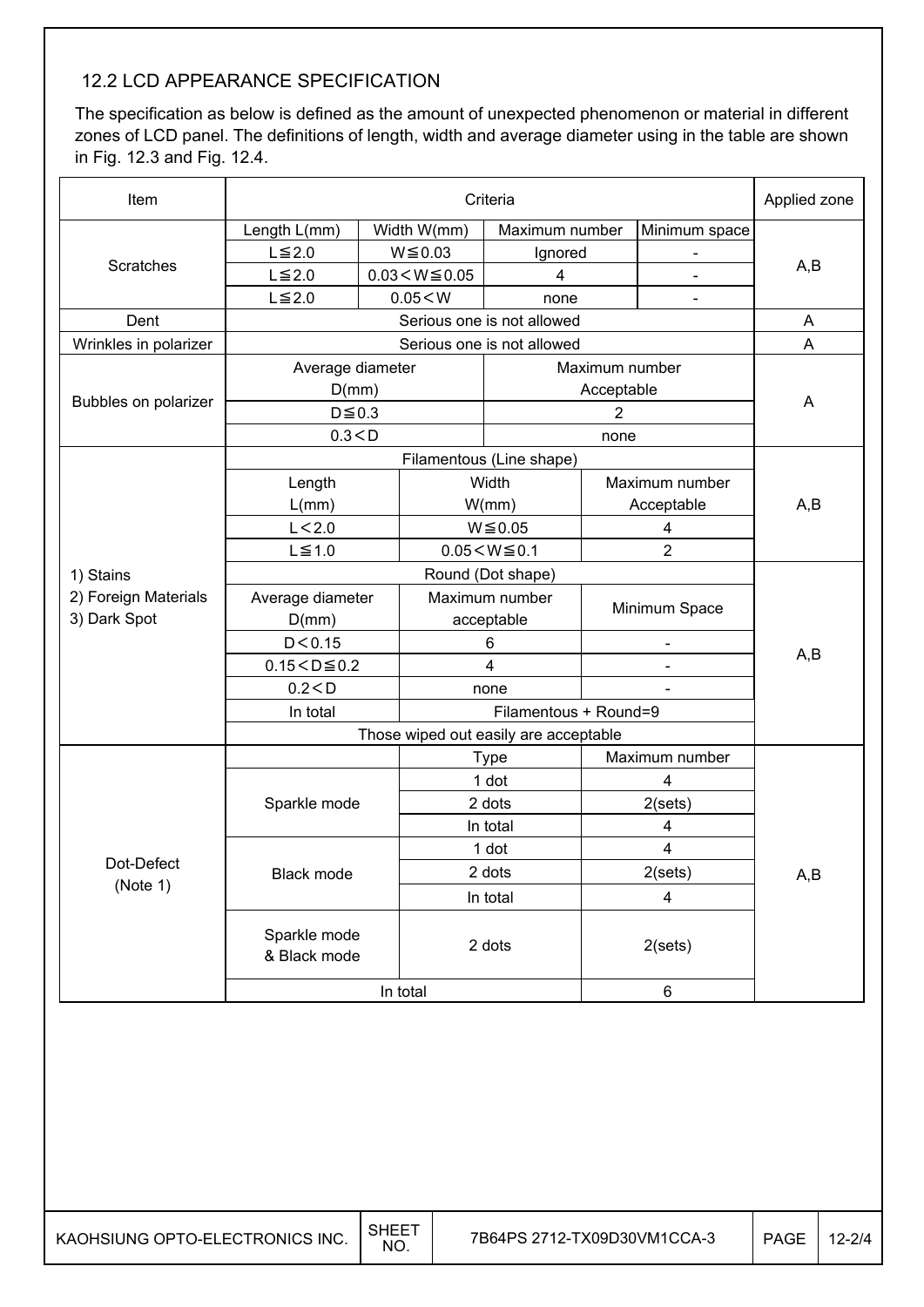

Note 1: The definitions of dot defect are as below:

- The defect area of the dot must be bigger than half of a dot.
- For bright dot-defect, showing black pattern, the dot's brightness must be over 30% brighter than others.
- For dark dot-defect, showing white pattern, the dot's brightness must be under 70% darker than others.
- The definition of 1-dot-defect is the defect-dot, which is isolated and no adjacent defect-dot.
- The definition of adjacent dot is shown as Fig. 12.5.



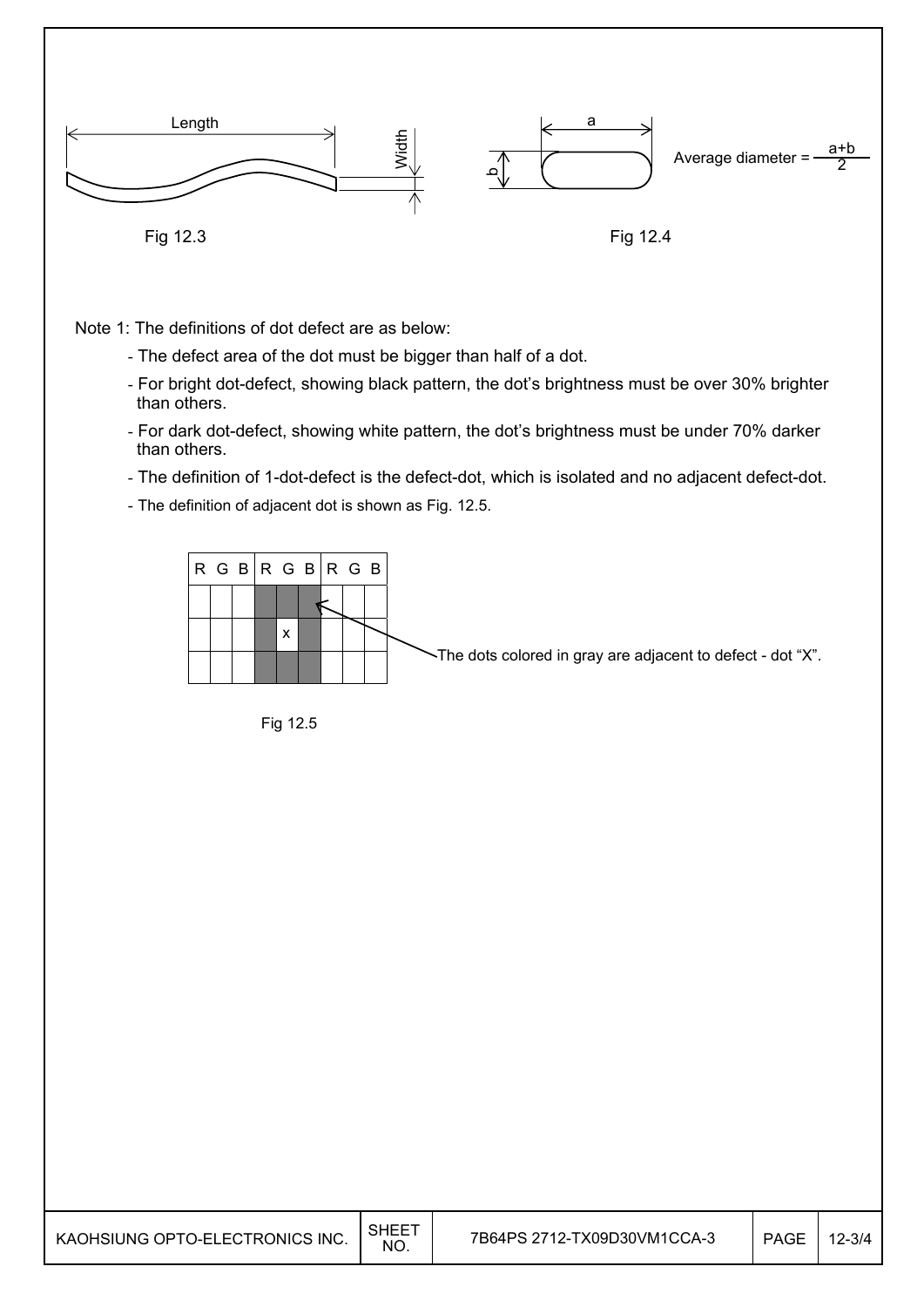#### 12.3 TOUCH PANEL APPEARANCE SPECIFICATION

The specification as below is defined by the amount of unexpected material in different zones of touch panel.

| <b>Item</b>              | Criteria                        |                      |                        | Applied zone   |     |  |
|--------------------------|---------------------------------|----------------------|------------------------|----------------|-----|--|
|                          | Length                          |                      | Width                  | Maximum number |     |  |
|                          | L(mm)                           |                      | W/mm)                  | acceptable     |     |  |
| <b>Scratches</b>         |                                 |                      | W < 0.05               | Ignored        | A,B |  |
|                          | 10 < L                          |                      | $0.05 \leq W \leq 0.1$ | none           |     |  |
|                          | -                               |                      | $0.1 \leq W$           | none           |     |  |
|                          | (Line shape)<br>Filamentous     |                      |                        |                |     |  |
|                          | Length                          | Width                |                        | Maximum number |     |  |
|                          | L(mm)                           | W/mm)                |                        | acceptable     | A   |  |
|                          |                                 | W < 0.05             |                        | Ignored        |     |  |
|                          | L > 3                           | $0.05 \le W \le 0.1$ |                        | <b>None</b>    |     |  |
| <b>Foreign Materials</b> | -                               | $W \ge 0.1$          |                        | Round          |     |  |
|                          |                                 |                      | Round (Dot shape)      |                |     |  |
|                          | Average diameter                |                      |                        | Maximum number |     |  |
|                          | D(mm)                           |                      | acceptable             |                |     |  |
|                          | D > 0.25                        |                      |                        | Not allowed    | A   |  |
|                          | $0.25 < D \le 0.35$<br>0.35 < D |                      | 3 pcs max.             |                |     |  |
|                          |                                 |                      | Ignored                |                |     |  |

The limitation of glass flaw occurred on touch panel is defined in the table as below.

| Item             | Specifications |                                                          |  |  |  |
|------------------|----------------|----------------------------------------------------------|--|--|--|
| Edge flaw        |                | $X \leq 5.0$ mm<br>$Y \leq 3.0$ mm<br>$Z \leq$ Thickness |  |  |  |
| Corner flaw      |                | $X \leq 3.0$ mm<br>$Y \leq 3.0$ mm<br>$Z \leq$ Thickness |  |  |  |
| Progressive flaw |                | Not allowed                                              |  |  |  |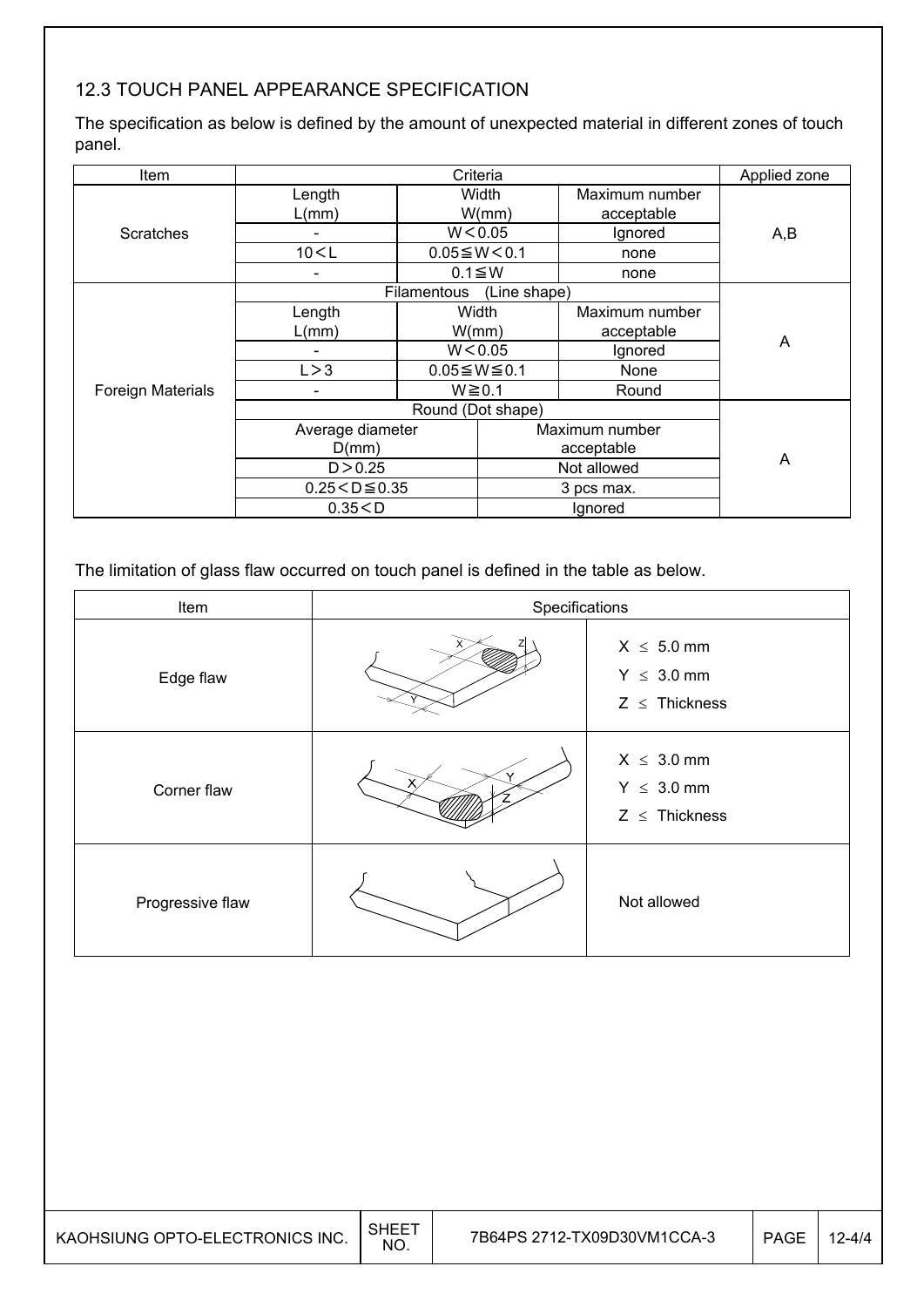### 13. PRECAUTIONS

#### 13.1 PRECAUTIONS of MOUNTING

- 1) Please refer to Fig. 13.1 for housing the display with touch panel into applications. The Fig. 13.1 shows some points as below:
- The cushion needs to be designed between housing and touch panel in order to avoid unexpected pressure to cause any wrong reactions, and the cushion should be located in the insulated area.
- The housing should not cover the active area of touch panel as the figure shown.



#### 13.2 PRECAUTIONS of ESD

- 1) Before handling the display, please ensure your body has been connected to ground to avoid any damages by ESD. Also, do not touch display's interface directly when assembling.
- 2) Please remove the protection film very slowly before turning on the display to avoid generating ESD.

#### 13.3 PRECAUTIONS of HANDLING

- 1) In order to keep the appearance of display in good condition, please do not rub any surfaces of the displays by sharp tools harder than 3H, especially touch panel, metal frame and polarizer.
- 2) Please do not pile the displays in order to avoid any scars leaving on the display. In order to avoid any injuries, please pay more attention for the edges of glasses and metal frame, and wear finger cots to protect yourself and the display before working on it.
- 3) Touching the display area or the terminal pins with bare hand is prohibited. This is because it will stain the display area and cause poor insulation between terminal pins, and might affect display's electrical characteristics furthermore.
- 4) Do not use any harmful chemicals such as acetone, toluene, and isopropyl alcohol to clean display's surfaces.
- 5) Please use soft cloth or absorbent cotton with ethanol to clean the display by gently wiping. Moreover, when wiping the display, please wipe it by horizontal or vertical direction instead of circling to prevent leaving scars on the display's surface, especially polarizer.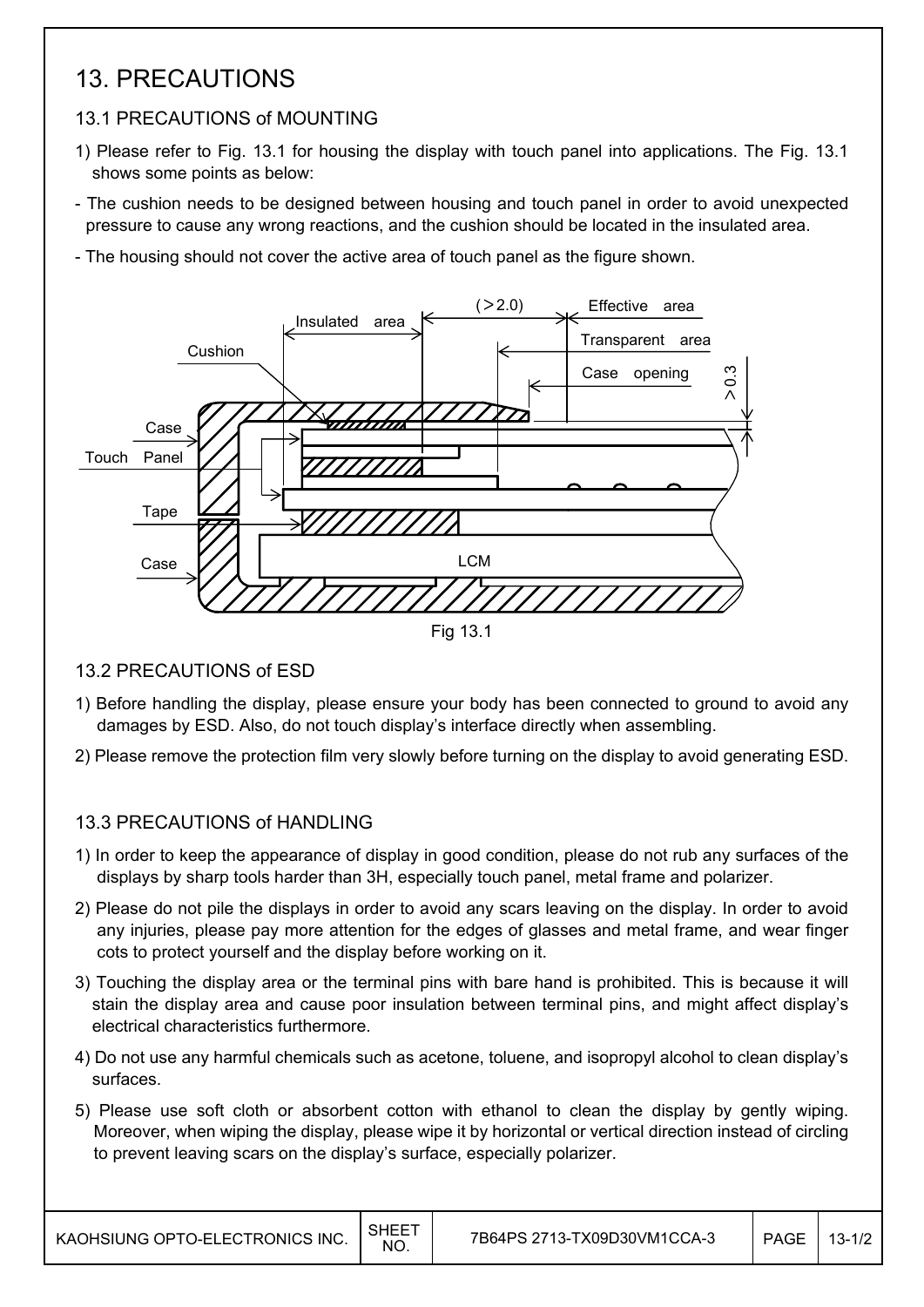- 6) Please wipe any unknown liquids immediately such as saliva, water or dew on the display to avoid color fading or any permanently damages.
- 7) Maximum pressure to the surface of the display must be less than  $1.96 \times 10^4$  Pa. If the area of adding pressure is less than 1  $\text{cm}^2$ . the maximum pressure must be less than 1.96N.

#### 13.4 PRECAUTIONS OF OPERATING

- 1) Please input signals and voltages to the displays according to the values defined in the section of electrical characteristics to obtain the best performance. Any voltages over than absolute maximum rating will cause permanent damages to this display. Also, any timing of the signals out of this specification would cause unexpected performance.
- 2) When the display is operating at significant low temperature, the response time will be slower than it at 25 $C^{\circ}$ . In high temperature, the color will be slightly dark and blue compared to original pattern. However, these are temperature-related phenomenon of LCD and it will not cause permanent damages to the display when used within the operating temperature.
- 3) The use of screen saver or sleep mode is recommended when static images are likely for long periods of time. This is to avoid the possibility of image sticking.
- 4) Spike noise can cause malfunction of the circuit. The recommended limitation of spike noise is no bigger than  $\pm$  100 mV.

#### 13.5 PRECAUTIONS of STORAGE

If the displays are going to be stored for years, please be aware the following notices.

- 1) Please store the displays in a dark room to avoid any damages from sunlight and other sources of UV light.
- 2) The recommended long term storage temperature is between  $10 \degree \degree 35 \degree \degree$  and  $55\% \degree 75\%$  humidity to avoid causing bubbles between polarizer and LCD glasses, and polarizer peeling from LCD glasses.
- 3) It would be better to keep the displays in the container, which is shipped from KOE, and do not unpack it.
- 4) Please do not stick any labels on the display surface for a long time, especially on the polarizer.